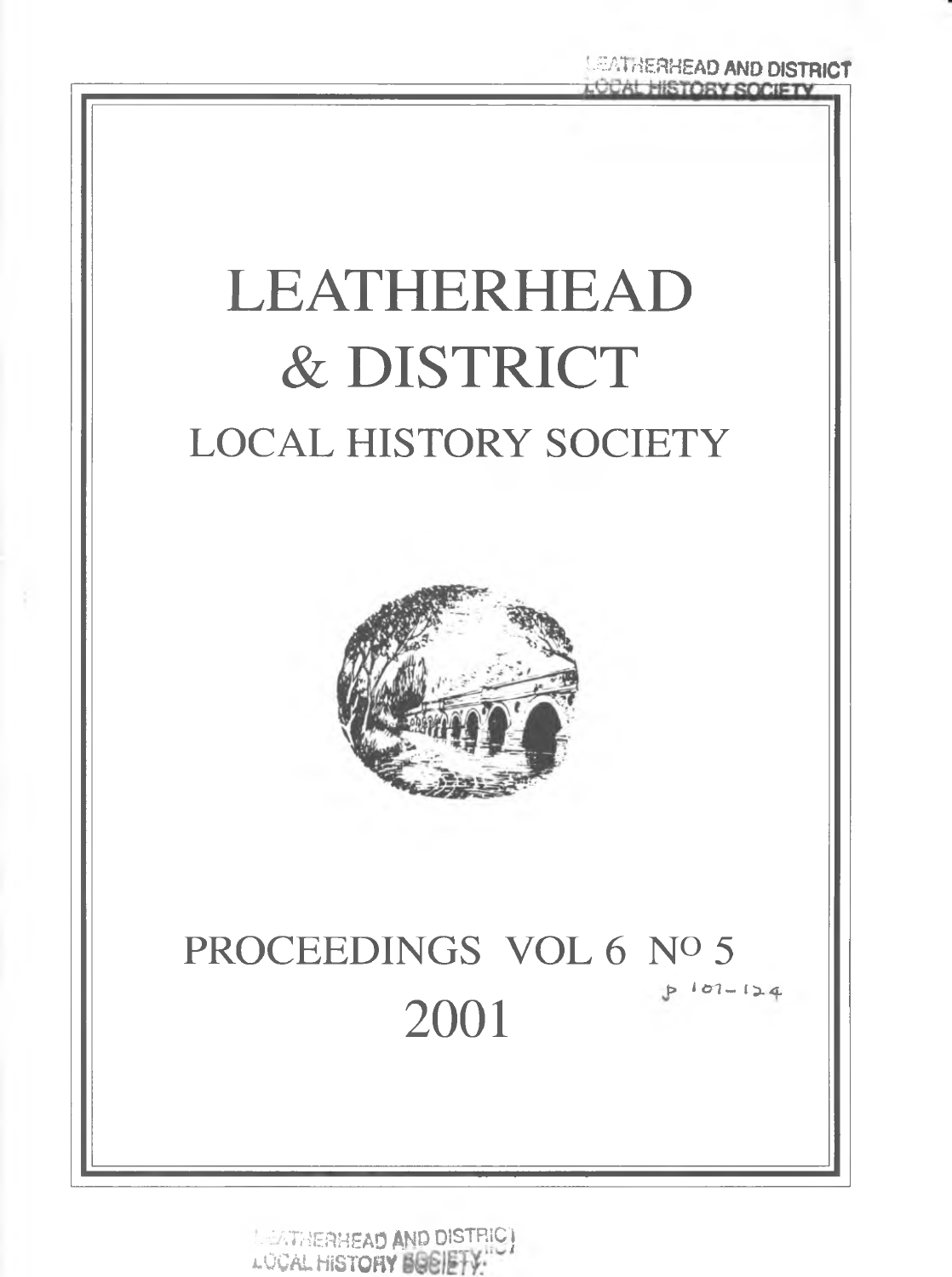# **SECRETARIAL NOTES**

The following Lectures and Visits were arranged during 2001 January 19th February 16th March 16th April 20th A pril 21st May 18th May 27th June 20th July 14th August 11th September 21st September 29th October 19th November 16th December 21st Lecture: 'The Landscape Archaeology of Mickleham Downs', by Judie English. Lecture: 'Vernacular Architecture in Epsom', by Ian West. Lecture: 'Leatherhead in 1851', by Dr. Ron Cox. The 54th Annual General Meeting, followed by a talk, 'Postcard Connections', by Goff Powell. Guided Walk on Mickleham Downs postponed due to Foot and Mouth precautions. Lecture: 'The Wonderful Patterns of Nature', by John Bebbington. Guided Walk round Little Bookham led by Stephen Fortescue. Guided Walk round the Woodcote area of Epsom led by Ian West. Guided Walk round Headley Village led by Peter Denyer. Visit to the Field Studies Centre at Juniper Hall. Lecture: 'The History of Chessington', by Mark Baker. Guided visit to Chessington, led by Mark Baker. Dallaway Lecture: 'How the Railway came to Leatherhead', by Gordon Knowles. Lecture: 'Tudor and Stuart Leatherhead', by Dr. Peter Edwards. Christmas Miscellany, 'Leatherhead in Wartime', arranged by Gordon Knowles.

In the course of the year, Society members have given talks to other Societies. There have also been guided historic walks in and various events were arranged for the Heritage Weekend.

Number 4 of Volume 6 of the *Proceedings* was issued in February 2001.

# FIFTY-FOURTH ANNUAL GENERAL MEETING

*Held at the Lethered Institute, 20th April 2001* 

The Report of the Executive Committee and the Accounts for the year 2000 were adopted. The Committee elected to serve until the next AGM and the Officers of the Society are shown below.

# **OFFICERS AND COMMITTEE FOR THE YEAR 2001-2002**

| President:                    | DR DEREK RENN, C.B.E., F.S.A. |
|-------------------------------|-------------------------------|
| Past President:               | <b>STEPHEN FORTESCUE</b>      |
| <i>Vice President:</i>        | <b>LINDA HEATH</b>            |
| Chairman:                     | PETER TARPLEE                 |
| Secretary:                    | <b>VACANT</b>                 |
| Membership Secretary:         | <b>JACK BARKER</b>            |
| Treasurer:                    | <b>JUDITH MILLS</b>           |
| Editor:                       | <b>JACK STUTTARD</b>          |
| Museum Curator:               | <b>GRAHAM EVANS</b>           |
| Treasurer. Museum Trust Fund: | <b>JOHN BULL</b>              |
| Sales Secretary:              | Vacant                        |
| Archaeology Secretary:        | <b>PAULINE HULSE</b>          |
| Lecture Secretary:            | <b>GORDON KNOWLES</b>         |
| Librarian:                    | <b>GWEN HOAD</b>              |
| Records Secretary:            | <b>BRIAN GODFREY</b>          |
| Newsletter Editor:            | <b>JOHN WETTERN</b>           |
| Committee Member:             | <b>TREVOR MARCHINGTON</b>     |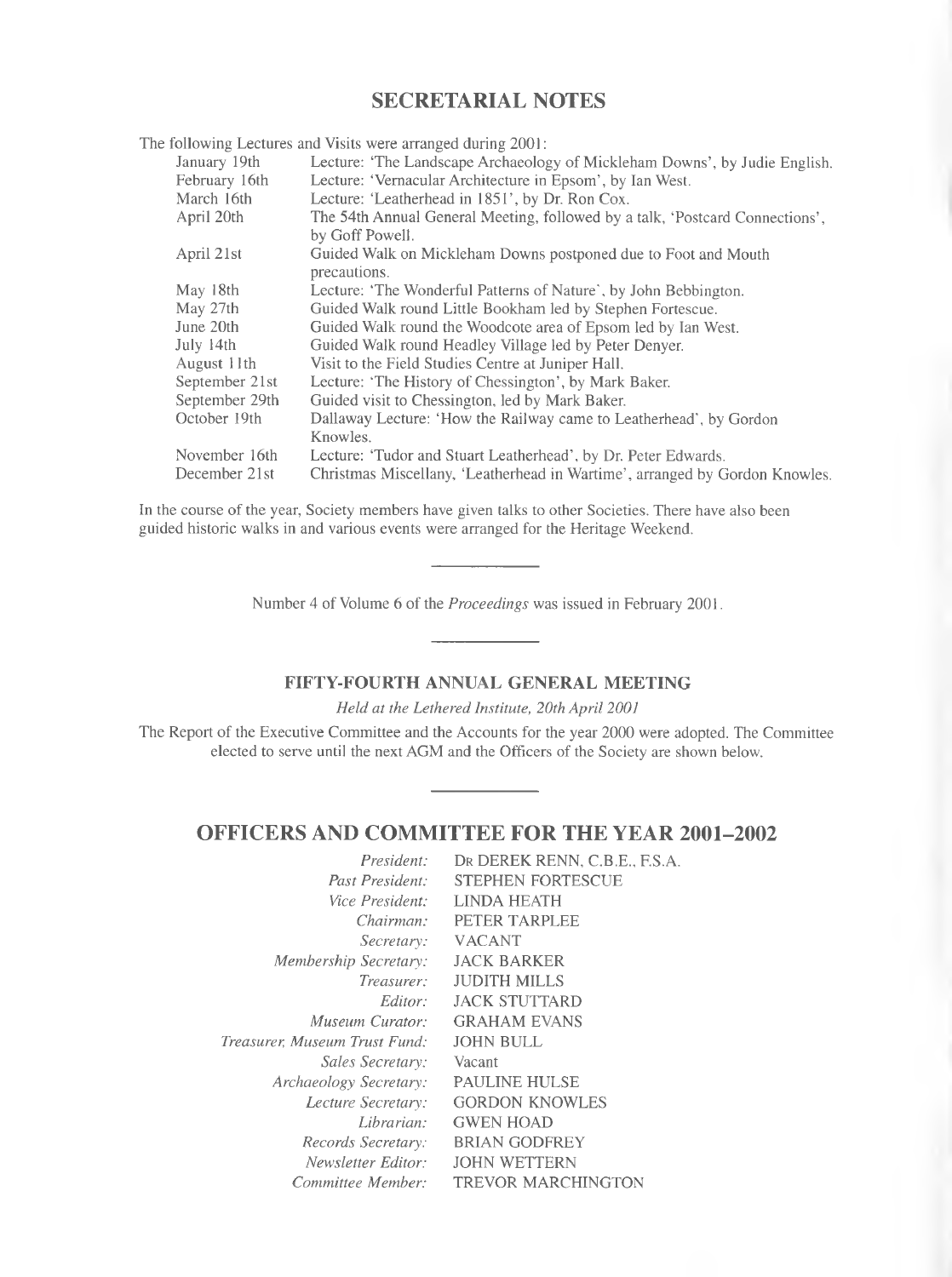# **Leatherhead and District Local History Society PROCEEDINGS**

# **Vol.** *6,* **No. 5**

# **2001**

# **CONTENTS**

*Page*

Occasional Notes *History o f Headley.* P. A. Tarplee .. .. 102 St John's School, Leatherhead: 150th Anniversary. J. C. STUTTARD ... .. 102 Christian Centre, St George's Church, Ashtead. H. J. Davies ................. 102 Addendum to *Proceedings* 2000 (p. 90). A R oberts ................................ 102 The Ice House at Fetcham Park. A. E. Tims ....................................................... 104 Dew Ponds in Norbury Park. T. Marchington ............................................... 106 Memorials to Thomas & William Moore, St Nicolas Church, Great Bookham. B. E. God frey.................................................................................................... 108 The Neate Family of Leatherhead. A. Roberts [................................................ 112](#page-13-0) *Illustrations Page* Headley Parish Church from across the fie ld s....................................................... 103 Christian Centre, St George's Church, Ashtead ................................................ 103 Fetcham Park Ice House demolished, 1995 ....................................................... 105 Fetcham Park Ice House; scale p l a n ...................................................................... 105 The Hazels dew pond, Norbury P a rk ...................................................................... 107 Memorial to William Moore M.P. ...................................................................... 109 Account for William Moore's memorial, 1761....................................................... 110 Stephen Neate, *c.* 1880 ............................................................................................. 113 Family Tree of Stephen Neate of Leatherhead ............................................... 114 Neate's Grocery, *c.* 1894 ..................................................................................... 115 The Nook, *c.* 1895 .................................................................................................... 116 Mary Neate with ten of her children, and three stepchildren ......................... 117 Beatrice Neate and George Furniss in 'The Pirates of Penzance' ................. 120 Edward II c o in ............................................................................................................ on cover iv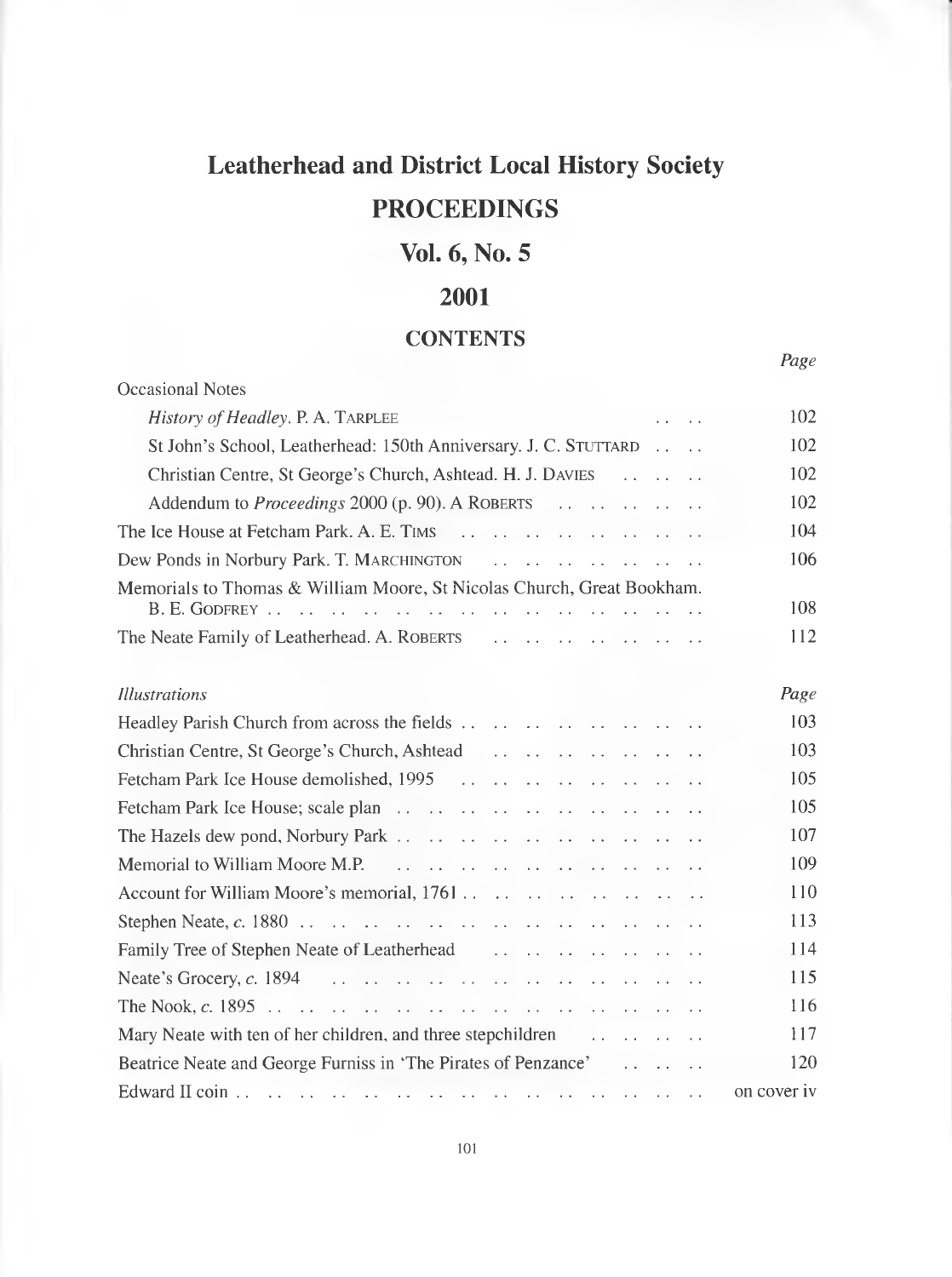# **OCCASIONAL NOTES**

# **HISTORY OF HEADLEY**

This book, published by the Society,was launched at a reception in Headley Village Hall on 29th November 2001 which was attended by many local Headley residents as well as by representatives of several Societies and Associations. The book is similar in style and content to those published by the Society on Leatherhead, Ashtead and Fetcham. After an introductory chapter on Headley's physical features, geology and conservation areas its history is described from early times to the present day, with emphasis placed on the last few centuries. There are, in addition, separate chapters on the growth of population and on Headley's old houses, cottages and farms. Over 24 half-tone photographs illustrate the text and there is an impressive colour photograph of Headley Parish Church on the front cover of the book.

Many Society members contributed to the writing of the book and much source material was obtained from *Proceedings* articles as well as from libraries and learned societies. It is hoped that this publication will encourage further research into Headley's history.  $P_{\text{TRRPI, EE}}$ 

# **150TH ANNIVERSARY OF ST JOHN S SCHOOL, LEATHERHEAD**

The school was founded in 1851 at St John's Wood in London and its 150th Anniversary was celebrated during 2001. In the spring of this year the School's Choir and Orchestra played at an Anniversary Concert at St John's, Smith's Square in London, attended by a large congregation, including the Duchess of Gloucester, the School's Patron. At the end of the summer term there was a grand Anniversary Ball, at which the Royal Marines Band 'Beat the Retreat' and the School's Quad was spectacularly floodlighted. Later in the year there was an Arts and Technology Festival at the school and on 17th October a Commemoration Service was held at St Paul's Cathedral, the Archbishop of Canterbury giving the address. After the service the congregation crossed the Thames to the Globe Theatre for a drama production of scenes from Shakespeare's plays performed by past and present pupils of the school. J. C. STUTTARD

#### **CHRISTIAN CENTRE OPENED AT ST GEORGE'S CHURCH, ASHTEAD**

The Christian Centre was opened by the Bishop of Guildford, the Rt. Rev. John Gladwin, on 16th September 2001. It has been widely welcomed and much admired. In part of the building is a specially constructed secure room for a computerized church archive.  $H_{\text{H}}$  J, DAVIES

# **ADDENDUM TO THE** *PROCEEDINGS,* **2000**

The article 'Baptist Meeting Room at Hampton Cottage' which appeared in the last *Proceedings* (p. 90) stated that it was not then known if the James Ockenden who was the first Pastor of the Baptist Chapel in Church Road was related to the Ockenden family of Hampton Cottage. It has subsequently been discovered that he was a cousin of Albion Ockenden, although the exact relationship is not yet known. James was born in Wiston (near Littlehampton) in 1821, moved to Camberwell around 1865 and died there in 1875. He was by trade a coffee roaster at the time of his death. It was also stated that Richard Blake does not appear in the 1841 Census. A more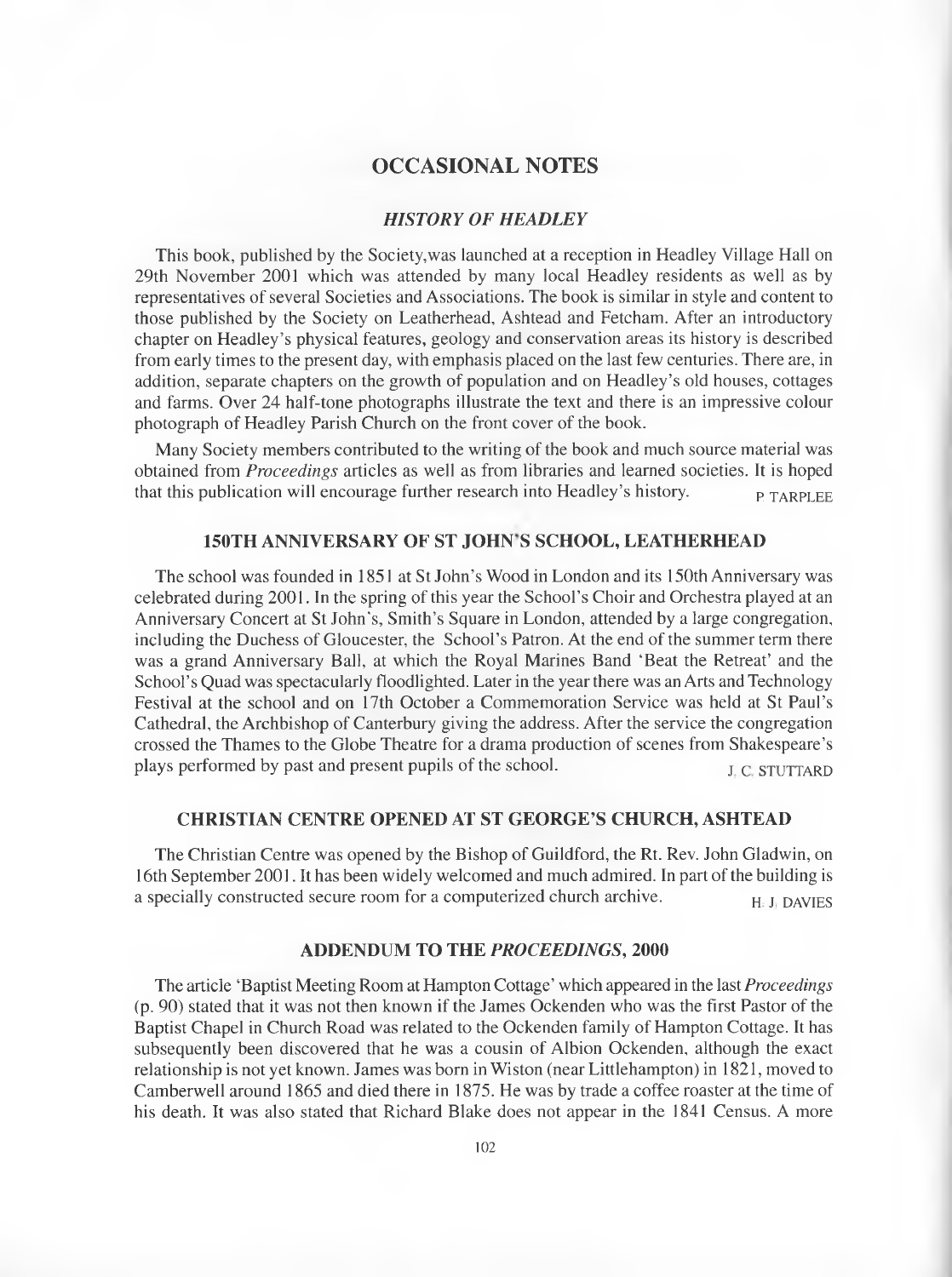

HEADLEY PARISH CHURCH FROM ACROSS THE FIELDS. Courtesy P. Denyer.



CHRISTIAN CENTRE, ST GEORGE'S CHURCH, ASHTEAD.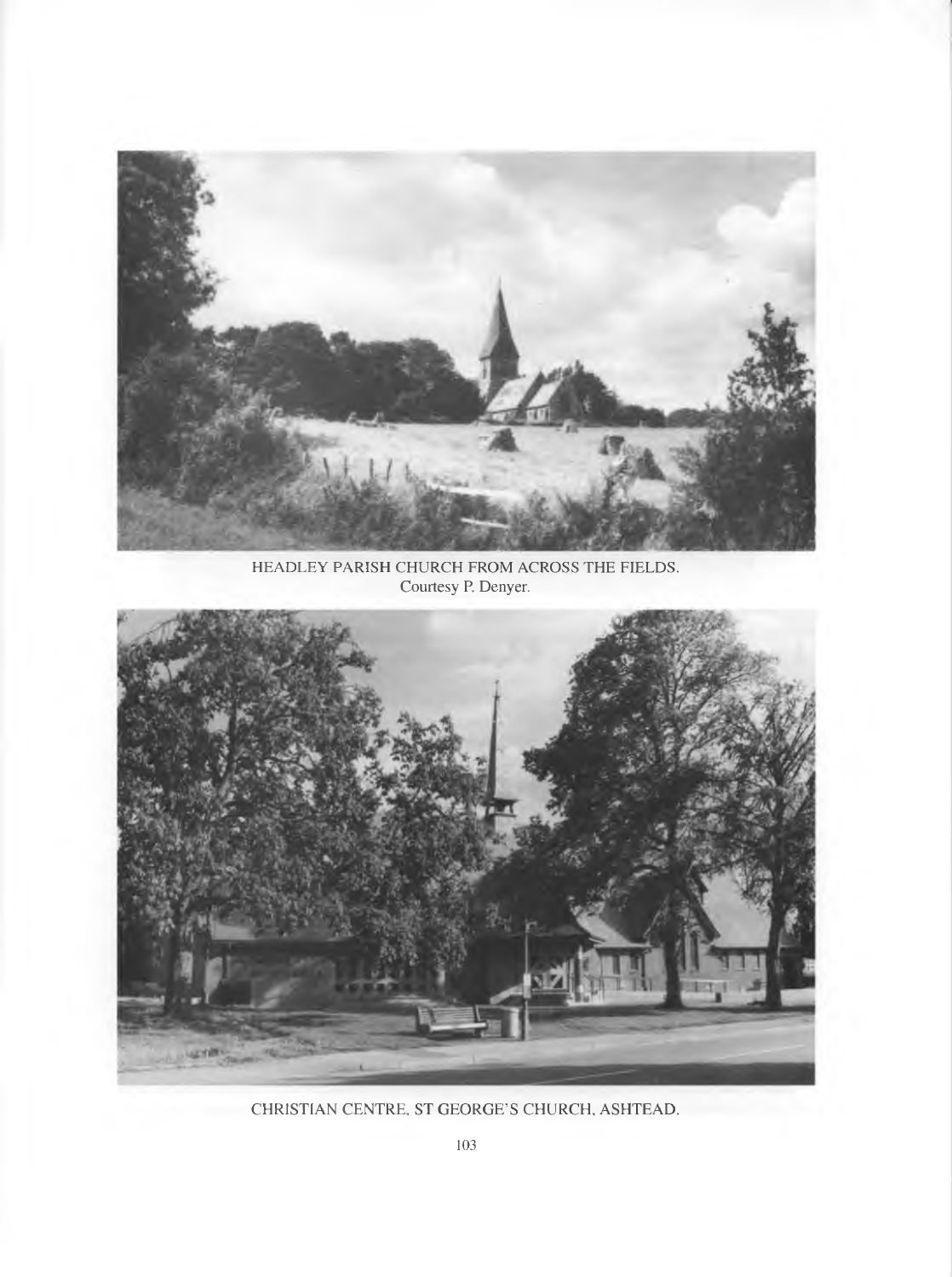careful search has revealed that he was in fact living in Linden Cottage in Fairfield with his daughters Mary and Hannah Blake. His wife does not appear. A James Blake, 25, also a gardener, was living with his wife Mary and their two children in Kingston Road. He was probably Richard's s on A. ROBERTS

Apart from the *History of Headley* already noted, the Society this year produced Mary Rice-Oxley's book, *The Swan*, *Leatherhead and its Brewery,* and supported Edwina Vardey's, *Leatherhead: A History,* commissioned and published by Phillimore.

*Errata: Procs LDLHS* 6 (4) 2000: p. 90, line 4, for 'Particular and Strict Baptist' read 'Particular or Strict Baptist'.

# **FETCHAM PARK ICE HOUSE**

## By A. E. TIMS

THE Dell is a deep pit, excavated in earlier centuries, as a possible source of flints for building<br>and chalk for farming purposes. It is on the south side of St Mary's Parish Church and close<br>to Eatcham Park House and con **HE Dell is a deep pit, excavated in earlier centuries, as a possible source of flints for building** to Fetcham Park House and contains some magnificent forest trees estimated at over 150 years of age. The existence of an ice house in the Dell was highlighted by an article in the Autumn 1993 Newsletter of the Leatherhead and District Countryside Protection Society. That society, having financed the removal and reconstruction of the 19th century fruit barn in the grounds of Manor House School, Bookham,<sup>1</sup> turned their attention to the preservation of the ice house which had been damaged by vandals. The owners of the Dell, Trafalgar House, were approached for the possible purchase of the structure with a small access area, but this was rejected as the owners were only prepared to sell the whole site, possession of which was beyond the Society's resources. Because of the danger posed by the pit in the vandalised structure, the owners in 1995 ordered its demolition and burial.

Late in the 18th Century, the potential of icehouses attracted owners of large estates as this made possible the storage of food in the summer months from winter activities in procuring fish, game and home killed meat. The usual system, in the smaller structures, was to suspend the food in baskets or trays in the cold air above the ice. Fetcham Park Ice House was probably built during the ownership of George Bernard Hankey and was possibly included in the extensive refurbishment and remodelling of the house which took place in 1875. It fell into disuse in 1924 following the dispersal of the adjoining land and the coming of mechanical refrigeration. Its destruction is to be regretted as it formed an historic part of the domestic activity of the Manor House in the 19th century.

Before the demolition, the late Anthony Hill, assisted by the author, took measurements from which the plan on p. 105 was prepared. The initial survey suggested that the pit was brick lined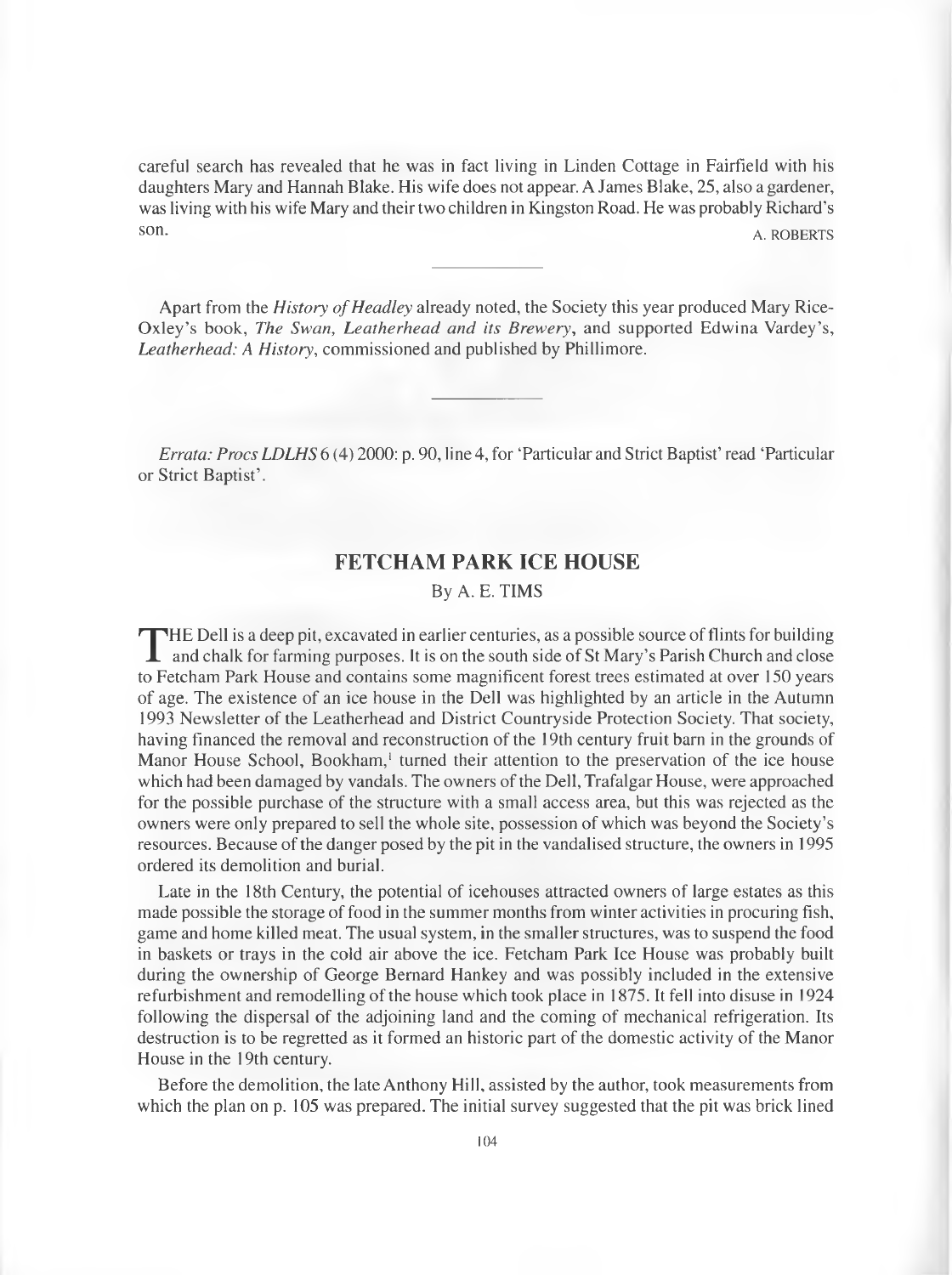

FETCHAM PARK ICE HOUSE, DEMOLISHED, 1995.



ICE HOUSE, THE DELL, FETCHAM PARK. Measurements in millimetres. 1: 90 scale drawing after Anthony Hill, 14.7.94.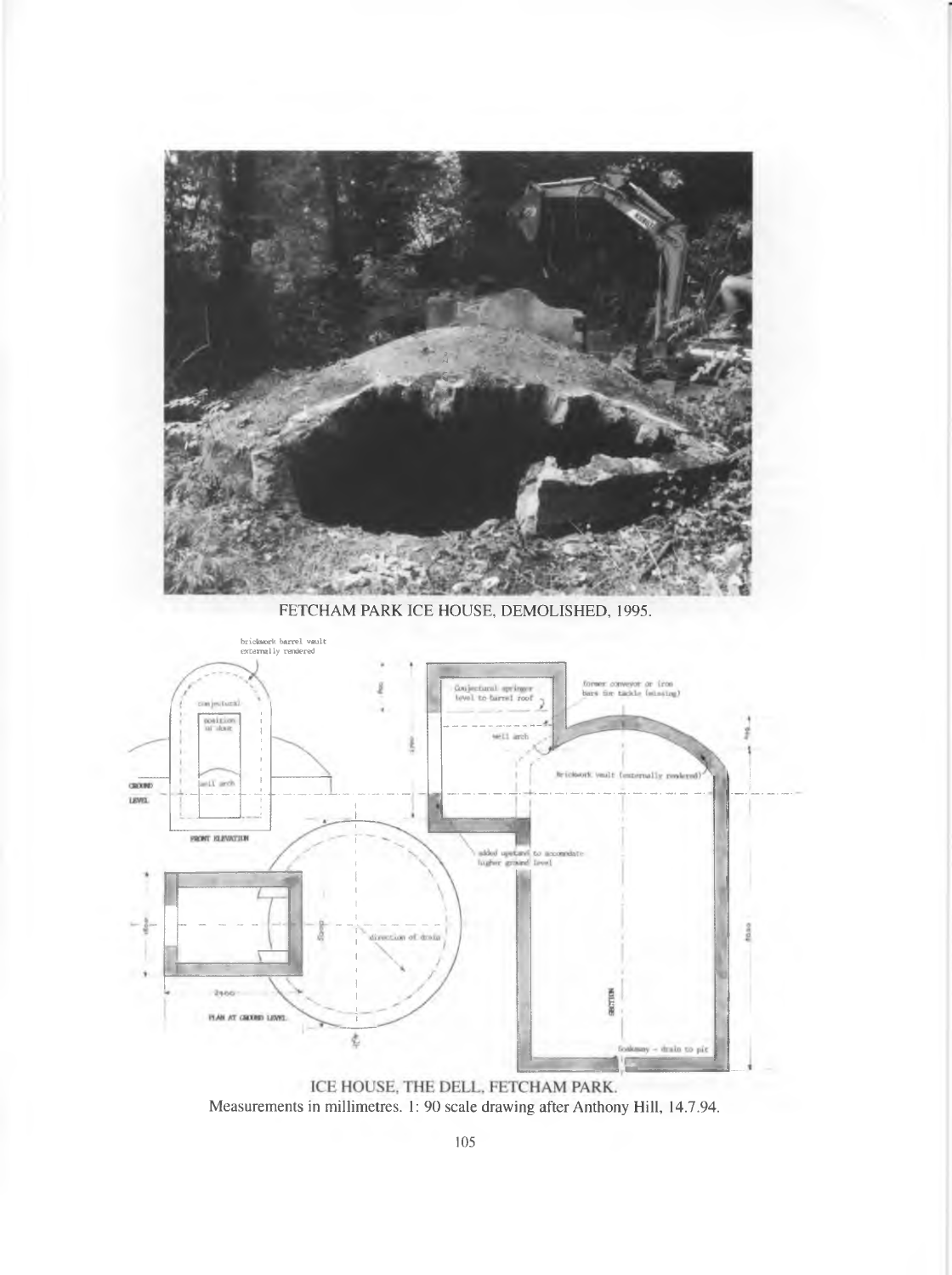(hence the inference in the plan) but, during demolition, it was seen to have been hewn from the living chalk. The whole structure was probably covered with earth to add to the insulation properties and the melt water from the ice had gravitational drainage to the base of The Dell because of its position on the rim.

The Fetcham Park Ice House was a very basic structure resembling similar types associated with manor houses throughout the country. The author has seen an identical unit in the grounds of Powis Castle, Powys, which had recently been restored.

The small entrance lobby of the ice-houses had a barrel vaulted roof of brick and the pit was some 14 ft. deep and 16 ft. in diameter. The puzzle, however, is the smallness of the aperture into the storage pit, being barely 2 ft. in height and inaccessible to a person. Evidence existed of an iron rail which probably supported the necessary tackle and pulleys to suspend the food trays/baskets above the ice. Filling the pit with ice must have been a laborious task in view of the small aperture as no other means of entry existed in the dome. The source of ice for the pit was, in all probability, the shallow pond, part of which can be traced in what is now Rookery Close. This pond would be filled with water pumped from Fetcham Mill to the storage cisterns in Rookery Close and Park Farm.2 The existence of this pond is indicated on the 1914 and 1924 maps of the area, the latter being reproduced at the time of the sale of the Park for housing development.

# **NOTES**

1. LDLHS *Proceedings* 6 (8) 1995. pp. 202-205.

2. LDLHS *Proceedings* 5 (4) 1991, pp. 101-102.

# **ACKNOWLEDGEMENTS**

The author acknowledges the assistance of notes provided by S. E. D. Fortescue and notes and drawings by the late Anthony Hill.

# **DEW PONDS IN NORBURY PARK**

## By T. MARCHINGTON

**TRADITIONAL** dew ponds, such as those on the South Downs, were lined with layers of straw and puddled clay. Some believe that the resulting insulation from surrounding soil or rock produced a micro climate that caused the RADITIONAL dew ponds, such as those on the South Downs, were lined with layers of or rock produced a micro-climate that caused the precipitation of dew and mist into the pond. Others are sceptical and believe that rain, hail and snow were the sole sources of water.

The Norbury Park "dew ponds" were clearly intended to depend principally on rainfall. They were of simple construction, consisting of a margin of brick and a lining of concrete. They date from a period when game birds were shot on the estate and were intended as a water supply for the birds; in dry periods the nearest alternative source was the River Mole. There are two ponds, differing in detail and condition.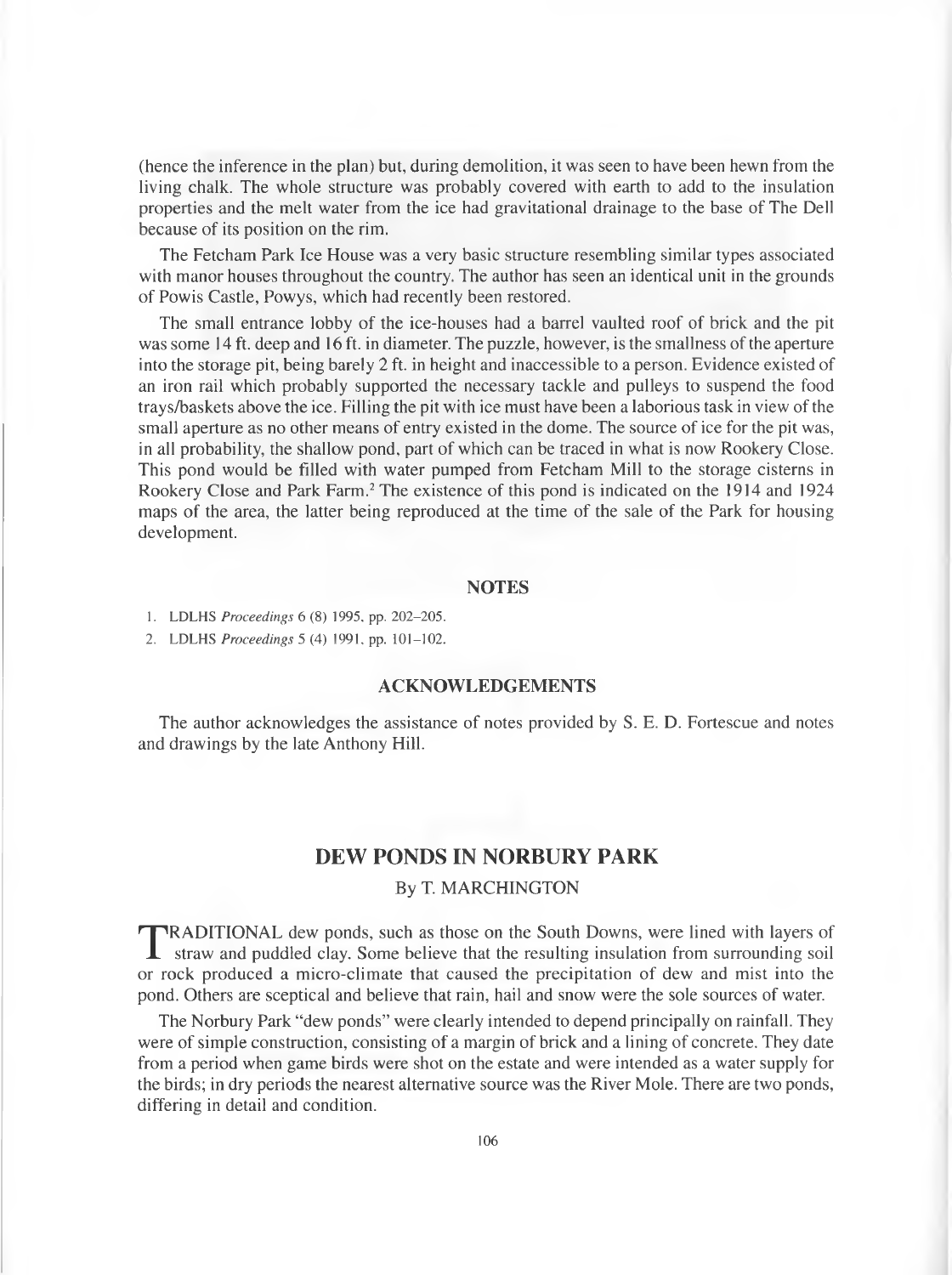

THE HAZELS DEW POND, NORBURY PARK.

**1. The Hazels** (GR.TQ 14965445—just over half a mile from the car park at the top of Young Street)

This pond has a diameter of 16 ft. (including the brick rim). It is 22 in. deep and has convex sides with an angle of 12 degrees increasing to 20 degrees before the concavity at the bottom is reached. After a period of heavy rain only five inches of water was retained as the basin is severely cracked by tree roots. Missing sections reveal the construction. There was little hardcore; the concrete is about two inches thick with an additional half inch of rendering. Vegetation has now been cleared around the pond to prevent further damage.

**2. The Scrubbs** (GR.TQ 14955361—about quarter of a mile south of Roaring House Farm in the area also known as Denshire Hill)

The condition of this pond is much better, showing only moderate cracking. The outside diameter of the brick rim is 18ft. and the sides are steeper at a uniform 30 degrees. Water is 12 inches below the lip after heavy rain and the depth of water appears to be at least 15 inches, giving a total depth to the pond of two feet three inches or slightly more. Precise measurement is difficult as the basin contains much brushwood and logs, resulting from clearance around the pond.

After these ponds were described at the Society's Christmas Miscellany, 2000, members offered additional information. One recalled that her grandfather was gamekeeper on the Norbury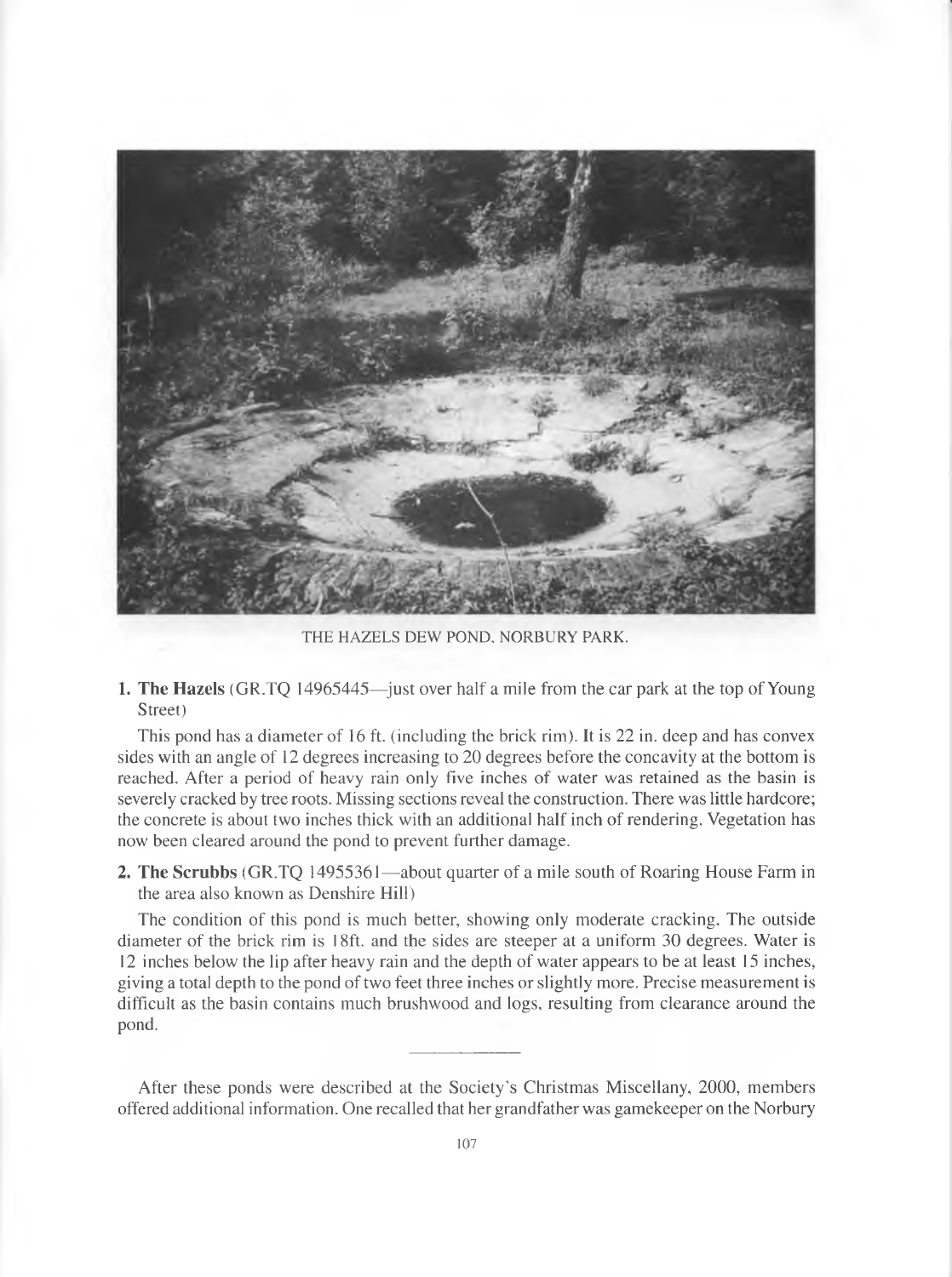estate before the Second World War and (as was usual at that time) had a gibbet displaying the bodies of crows and other predators. Another member drew attention to a similar pond at Polesden Lacey, about 50 yards east of the car park. It is now lined with plastic or butyl rubber and is of similar size to those described above. Its location in "Preserve Copse" suggests that this also was a water source for game birds.

# **MEMORIALS TO THOMAS AND WILLIAM MOORE IN ST NICOLAS CHURCH, GREAT BOOKHAM**

By B. E. GODFREY

# **Introduction**

IN the north aisle of St Nicolas Church, two memorials stand against the north wall almost<br>hidden from view by the organ case. These memorials commemorate two former owners of<br>the Caralage haves at Palacdary Calagel Thomas N the north aisle of St Nicolas Church, two memorials stand against the north wall almost the Carolean house at Polesden; Colonel Thomas Moore, who bought the house from his brother, Arthur, in 1729 and owned it until his death in 1735, and William Moore MP, who inherited the house from his uncle, Thomas, and lived there until his death in 1746.

Both memorials stood originally in the chancel, but were moved to the north aisle at the time of the church restoration in the late 19th century. Colonel Moore's memorial inscription states that he was interred in a vault in the church, and William's inscription states that his remains lie near this place (viz. his memorial in the chancel), but was there a vault under the chancel which was obscured by the 19th century restoration? Also, Colonel Moore's memorial can be attributed to the stonemason, Thomas Carter the Elder, known for his fireplaces and memorials,<sup>1</sup> but who sculpted William's memorial?

As part of a study of early owner's of Polesden, new evidence has been found in the North Manuscripts at the Bodleian Library, Oxford and in some North Papers at the University of Keele, which helps to clarify the existence of the vault in the chancel and the erection of the two memorials.

#### **The Moore family's vault**

Colonel Thomas Moore died on 16 March 1735.2 His will (dated 18 November 1732 and proved in London on 19 March 1735) appointed his nephew, William, as sole executor, but made no reference to his place of burial or any monument.<sup>3</sup> As a former infantry officer, he may have been unconcerned about his place of burial, and the family vault may have been William's idea, for it is referred to in an undated draft of his will in which he requests that he might be buried 'in the chancel of the parish church of Bookham . . . in the vault which I am now going to make there for the burial of me and my family, over or near which  $\dots$ a decent monument shall be erected with a proper inscription thereon taking notice of my body's being there deposited'.4 This draft of William's will must have existed before Colonel Thomas was buried on 25 March 1735 as Zebedee Lovemore writes that he is buried 'in a vault in Bookham Church built by my master (viz. William) for the interment of his uncle'.<sup>2</sup>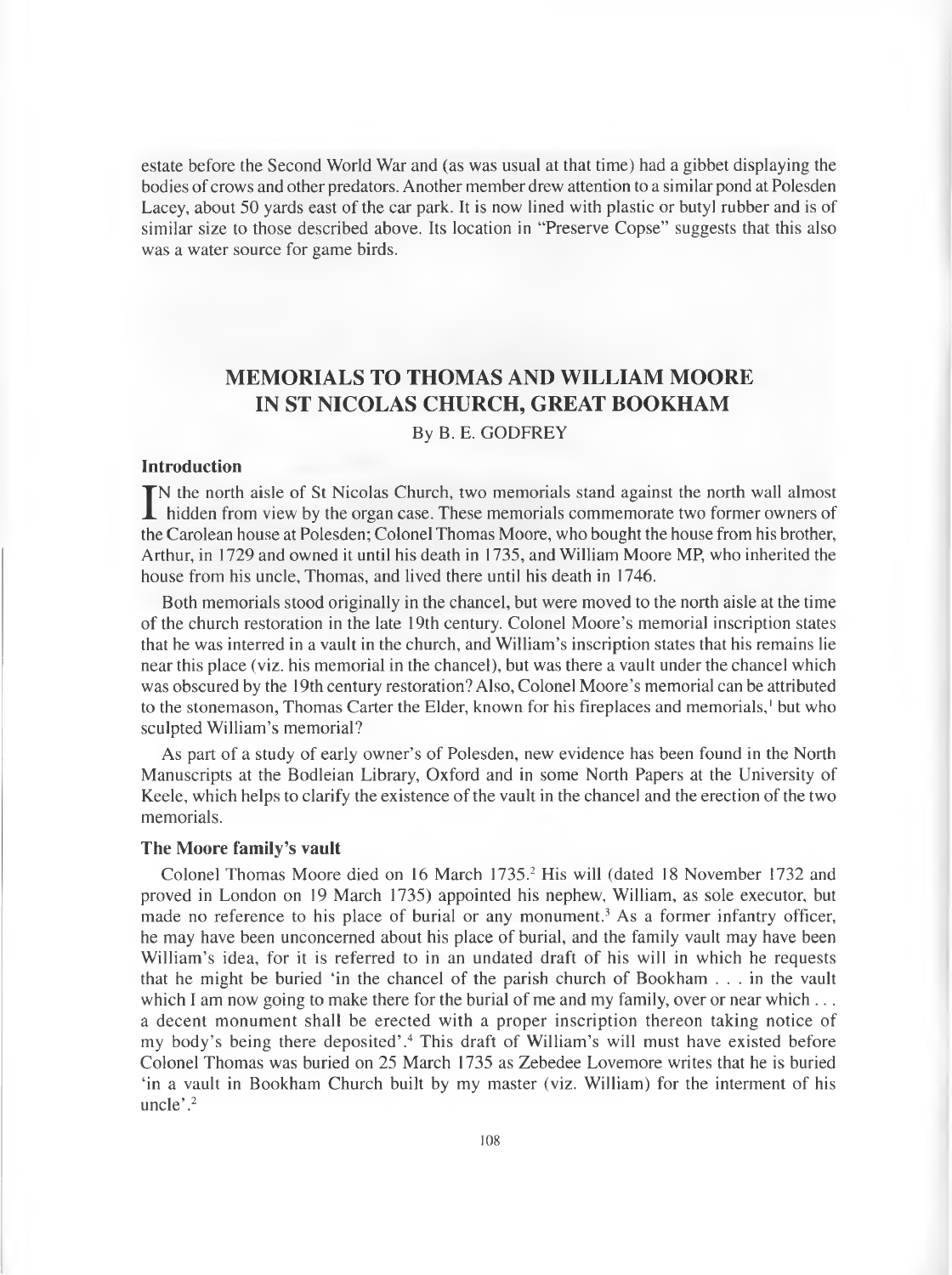

DETAIL OF MEMORIAL TO WILLIAM MOORE M.P., SHOWING THE MEDALLION AND TWO CHERUBS CARVED FROM STATUARY MARBLE.

William Moore died on 21 October  $1746<sup>2</sup>$  and was buried on 1 November.<sup>5</sup> A bricklayer, Henry Lee, and a labourer were employed for two days to open the vault, which was probably entered through the chancel floor as Henry Lee's bill included 'morter and pavingtyles'; the total cost of the bill was 12s.<sup>6</sup> No evidence has been found to indicate that any other members of William Moore's family are buried under the chancel.

# **Thomas Moore's memorial**

The memorial to Colonel Thomas Moore has been illustrated in various publications and it has been assumed generally that it was erected soon after his death in 1735: its erection, however, was delayed for more than 20 years. Before his uncle's death, William had made provision in a draft of his own will for his own memorial; later, as sole executor for his uncle, he may have wished to provide a similar memorial for Thomas, but his will (dated 28 April 1744) suggests that he may not have commissioned it before he died in 1746.7

William's executors. Lord North & Guilford and Thomas Parr, found that interest on his mortgages, bonds and judgments exceeded his income: they took immediate action to sell his estates to pay off his debts. Their accounts show that it took many years to clear William's debts and raise the money for the memorials. Although Lord North may have commissioned Thomas Carter the Elder to design Colonel Moore's memorial soon after William's death, it was not erected until August 1758 (viz. after Carter's death in 1757).<sup>8</sup>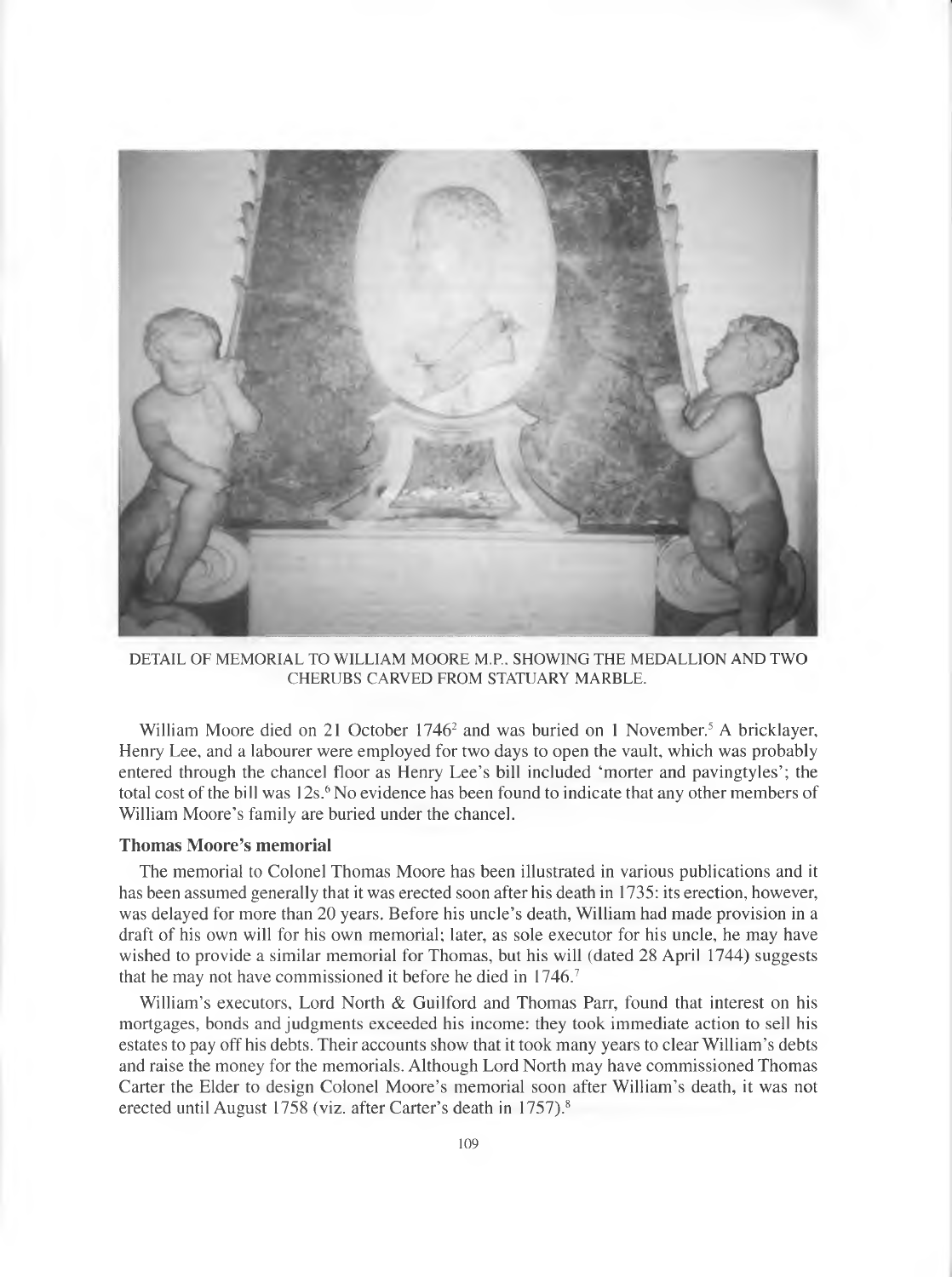The R. Hen ble for Guild ford, De<br>Noo n<sup>a</sup>nts - To Bonjom."& The Carter  $11, 5.00.0$ Lordship for the Such / x / x / ' *( s 4 r / d / a y r* ^ ~ - s / " / / , ^ i*the Work*<br>legaters *Hork (pyi////^/ /fcr/ ;*. , . . .................... */\$,./? 's/L ^ <sup>h</sup>A/, ' y3 "/.* \_ *'/^y)y r*--- *y ' /?/,.{? t\*<d,\*? ^ass!s t <r/* .. . \_ .-. / •---^, */y" /j*  $\cup$   $\alpha$ *multing*<sup>c</sup>  $\forall$ *fte*  $\Diamond$   $\Diamond$ *ft*  $\Diamond$ *i*,  $\Diamond$ *i*,  $\Diamond$ *i*,  $\Diamond$ *i*,  $\Diamond$ *i*,  $\Diamond$ *i*,  $\Diamond$ *i*,  $\Diamond$ *i*,  $\Diamond$ *i*,  $\Diamond$ *i*,  $\Diamond$ *i*,  $\Diamond$ *i*,  $\Diamond$ *i*,  $\Diamond$ *i*,  $\Diamond$ *i*,  $\Diamond$ *i*,  $\Diamond$ *i*,  $\Diamond$ *i*,  $\Diamond$ *i*,  $\Diamond$ */y jy y # (4 ,"* ? / , / ............ ■ VO *<?0,M-S)* April y 22:1702 of the Earl of Guilford sur: = viving Executor of wm moor \*2/ *tL~CA-^e^ t y™ s>^6y irfin< ^foririA ^ )s "ihjvr-lzLJb.* The Clings which with eighty received before, is in full of this Bul X a Demands by me  $rh$  *rarter* 

ACCOUNT FOR WILLIAM MOORE'S MEMORIAL (NOV. 1761), RECEIPTED BY THOMAS CARTER. Courtesy, University of Keele.

The account, submitted on the 24 August 1758 by the executors of Thomas Carter, itemises the total cost of the memorial and gives some indication of the work involved:

| A Monument per Agreement                                     | £200. $0.0$ |
|--------------------------------------------------------------|-------------|
| Paid for carriage                                            | £ $3.0.0$   |
| 551 letters drawn, cut and painted on the statuary marble    |             |
| at 2d./letter                                                | £ $4.11.10$ |
| 162 letters on the black marble base in gilt at 4d./letter   | £ 1.14. $0$ |
| A mason and labourer 23 days each to the country and setting |             |
| up the monument and returning to London at 6s./day           | £ 6.18. 0   |
| Paid for lodging                                             | £ 0.6.0     |

With other sundry items—strong packing cases; bricks, lime  $\&$  hair and 5 days work for a bricklayer, Henry Lee, and a labourer; ironwork and carpentry—the total cost came to £228.11.11.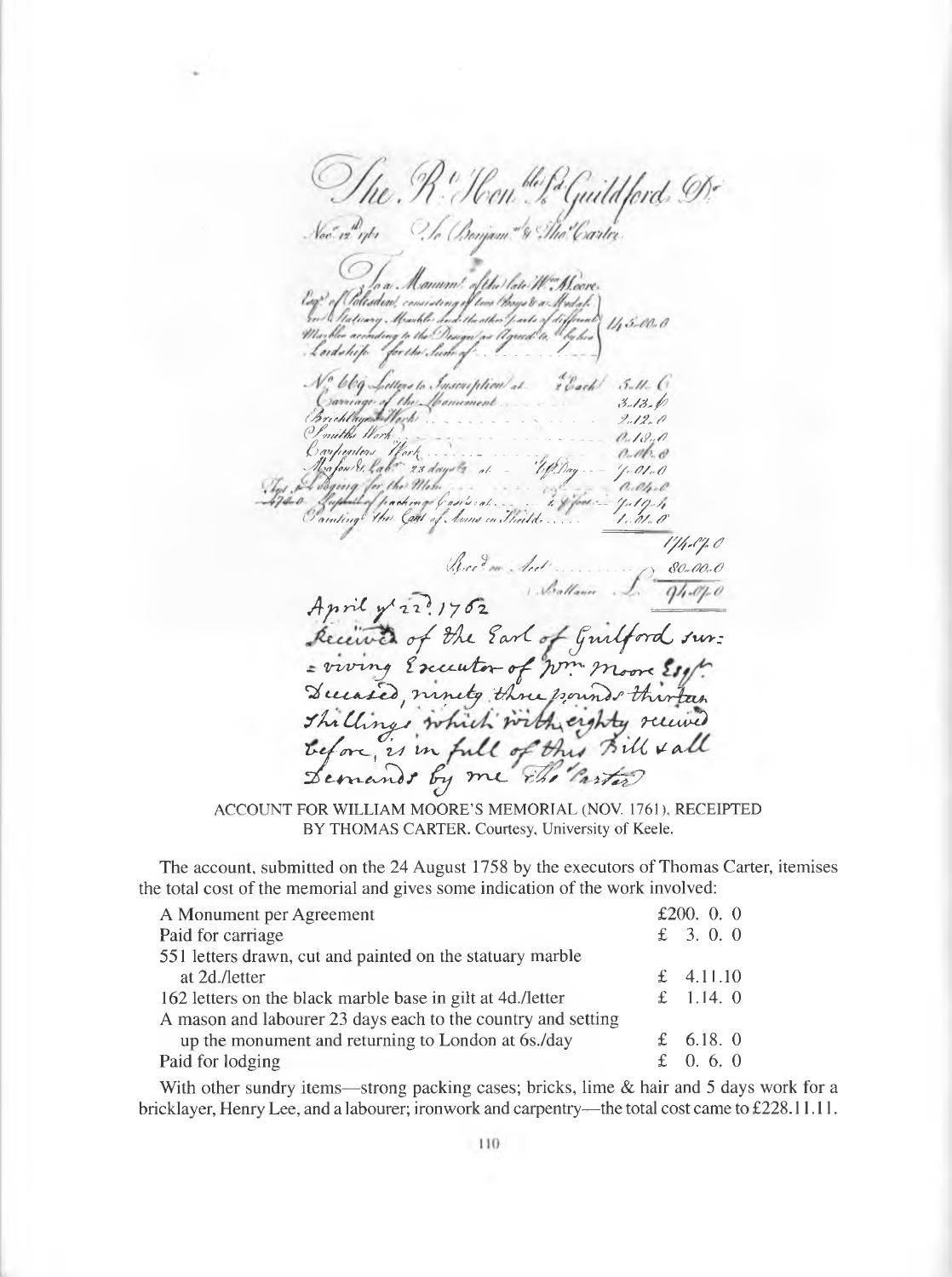The executor's accounts show that the monument was paid for in two instalments— $\text{\textsterling}120$  on 26 February 1759 and £108.11.6 on 14 April 1760.9

# **William Moore's memorial**

Thomas Parr had died in 1757, so Lord North (by now the 1st Earl of Guilford) was the surviving executor responsible for William's memorial. He made an agreement (dated 26 Feb 1759) with Thomas Carter the Younger to provide a memorial for £145; there was little money coming into the executor's accounts by this time and he may have wished to keep the total cost of the memorial within 'the like sum' indicated in William's will. The memorial was to comprise 'two boys and a medal in statuary marble and other parts of different marbles'.10

On this occasion, Thomas Carter sought a payment 'on account of a monument I am now preparing' and received £80 from the Earl of Guilford on 22 December 1760." The monument was probably finished and erected about six months later.<sup>12</sup>

The account, submitted on the 12 November 1761 by Benjamin & Thomas Carter, is itemised as for the previous memorial and the cost of erection by the mason and the other sundry items were all comparable—the total cost came to  $£174.7.0$ .<sup>13</sup> The executor's accounts show that the Earl of Guilford paid the balance of the bill (£94. 7) less 14s. on 22 April 1762.

Given that the memorial was for William Moore Esq, one unexpected item on the account was 'Painting the Coat of Arms in Shield . . . £1.1.0'. No reference was found elsewhere to a Coat of Arms, but William could have been entitled to one through the Earl of Berkeley, whose portrait was listed amongst the family pictures; in a letter to the Earl of Guilford, the vicar of St Nicolas Church, Reeve Ballard wrote 'I believe the Arms are proper'.14

The documents which have been found in the Bodleian Library, Oxford and the University of Keele confirm that there is a vault under the chancel of St Nicolas Church, Gt Bookham which contains at least the remains of Col Thomas Moore and his nephew, William Moore; also, there are two memorials in the church attributable to a Carter. Colonel Thomas Moore's memorial was sculpted by Thomas Carter the Elder before his death in 1757, and William Moore's memorial was sculpted by Thomas Carter the Younger in 1759–60.<sup>15</sup>

#### **NOTES**

- 1. The National Trust guidebook for Polesden Lacey, the guide for St Nicolas Church and the Dictionary of British Sculptors (1660-1851) attribute Colonel Moore's memorial to Thomas Carter on the basis of an undated memorandum in the North Manuscripts which refers to 'a half length picture of Colonel Moore left with Mr Carter, the stonemason, who is making a monument' (MS North b14 f19).
- 2. Letter to the Earl of Guilford from Zebedee Lovemore, 18 Sept 1757 (N5/3, University of Keele).
- 3. SRO K35/1/6-7.
- 4. N4/1, University of Keele.
- 5. Letter to the Earl of Guilford from Zebedee Lovemore. 1 Nov 1746 (MS North d5 f 135)—he writes 'I went down in the vault myself and saw him laid close to Col Moore'.
- 6. MS North bl8f21
- 7. SRO K35/1/17—William's executors are requested 'to lay out £200 in erecting a monument for my late uncle, Thomas Moore, (if not done in my lifetime) and the like sum in erecting another for myself'.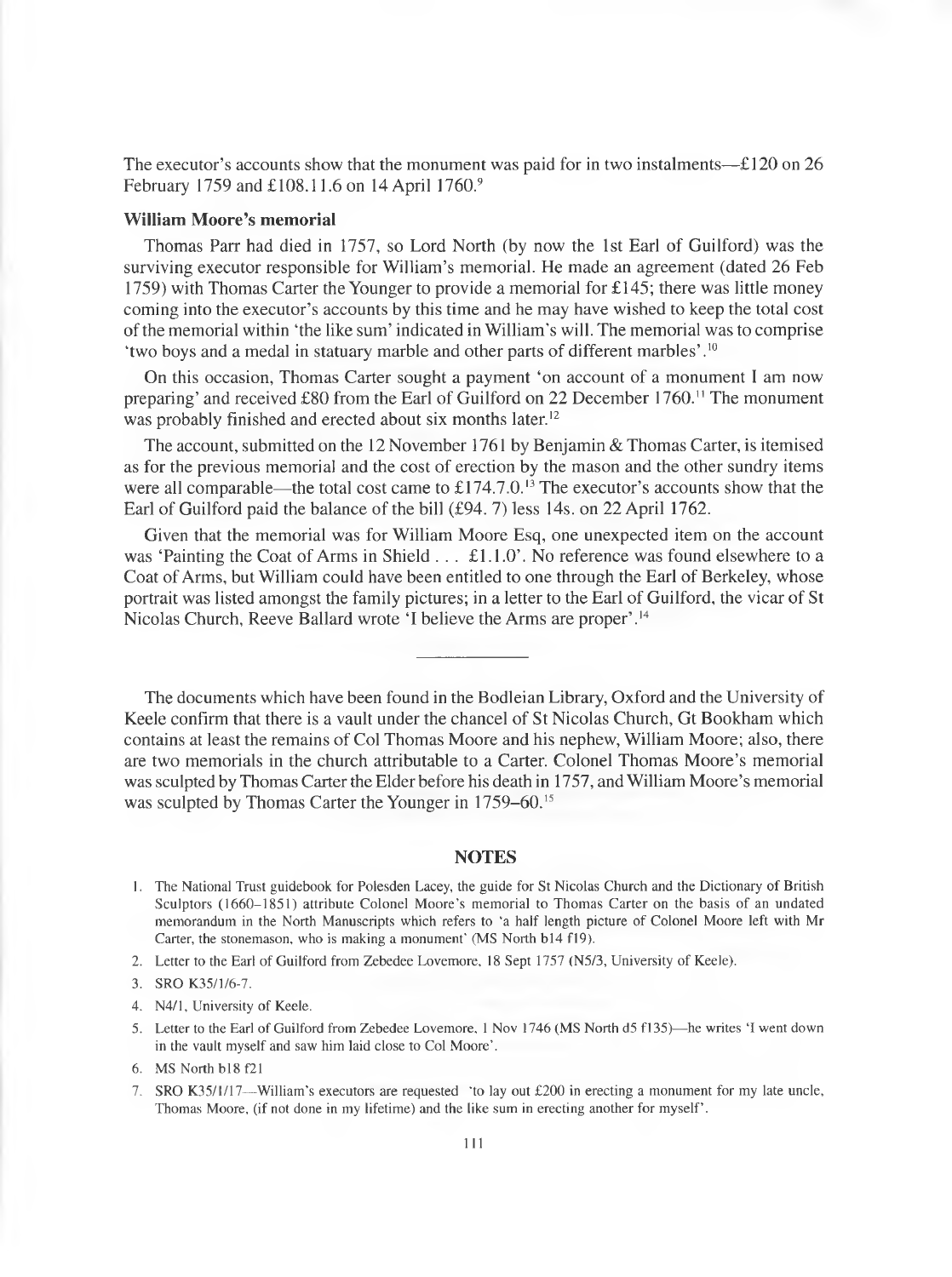- 8. N 14/8, University of Keele—the bill for the erection of the memorial contains an item, "To new pollishing occasion'd by laying by . . . £8.10.0', which was not paid.
- 9. N7/2, University of Keele
- 10. N 14/6, University of Keele
- 11. N14/9, University of Keele
- 12. Letter to the Earl of Guilford from Francis Geary, 21 July 1761 (N14/10, University of Keele)—he has heard that monuments are being put up in the Bookham chancel without seeking his permission and without offering a fee. On the 7 August (N 14/11, University of Keele) he receives 10 guineas from the Earl 'for leave to erect monuments'.
- 13. N14/12, University of Keele
- 14. Letter to the Earl of Guilford from Reeve Ballard, 7 April 1762 (N14/13, University of Keele)
- 15. Thomas Carter the Younger worked chiefly on tombstones, memorial tablets and monuments: he was a member of the committee formed to found the Royal Academy in 1755: he died in 1795.

# **ACKNOWLEDGEMENTS**

<span id="page-13-0"></span>I am greatly indebted to Sophie Chessum, the Research Assistant, Historic Buildings Department, National Trust Southern Region for her interest and support, and to Helen Burton, the Librarian, Special Collections and Archives, University of Keele for making her archives readily accessable.

# **THE NEATE FAMILY OF LEATHERHEAD**

# By A. ROBERTS

THIS article is an introduction to the story of the intertwined lives of two of Leatherhead's<br>most important 19th-century trade families: the Neates, who were grocers and pork butchers,<br>and the Simmons, who were carpenters HIS article is an introduction to the story of the intertwined lives of two of Leatherhead's and the Simmons, who were carpenters and builders. Mention is also made of a third connected family, the Browns, also builders, who took over the Simmons' business interests in the 1830s and eventually owned much of the same property. As there were many people with the same Christian name in the Neate family (there were at least seven women called Mary over four generations) it is recommended that a close eye be kept on the family tree (see p. 114) to avoid confusion.

Many people who shop in Leatherhead town centre will have used Neate's Alley as a short cut to the High Street and may have wondered how it came by its name. Few now remember the Neate family, although they were once prominent citizens of the town. Now extinct in Leatherhead, the family is still numerous in Wiltshire, where they may be traced back to the Norman Conquest.

# **Neate's Alley**

Stephen Neate's grocery, after which Neate's Alley is named, stood on its southwestern corner, on the present site of Halfords, for more than eighty years (c. 1862-1945). Next to it was Gothic Lodge, where the Edmund Tylney public house now stands. According to Stephen's grandson, Charles Lester Neate, the present name was never used when he was a boy, the thoroughfare being generally known as Dog Alley, after the many stray dogs who frequented it for various purposes. Pigs were kept for fattening and eventual slaughter in the back yard of the shop, which attracted both the dogs and small boys who would beg for the animals' bladders for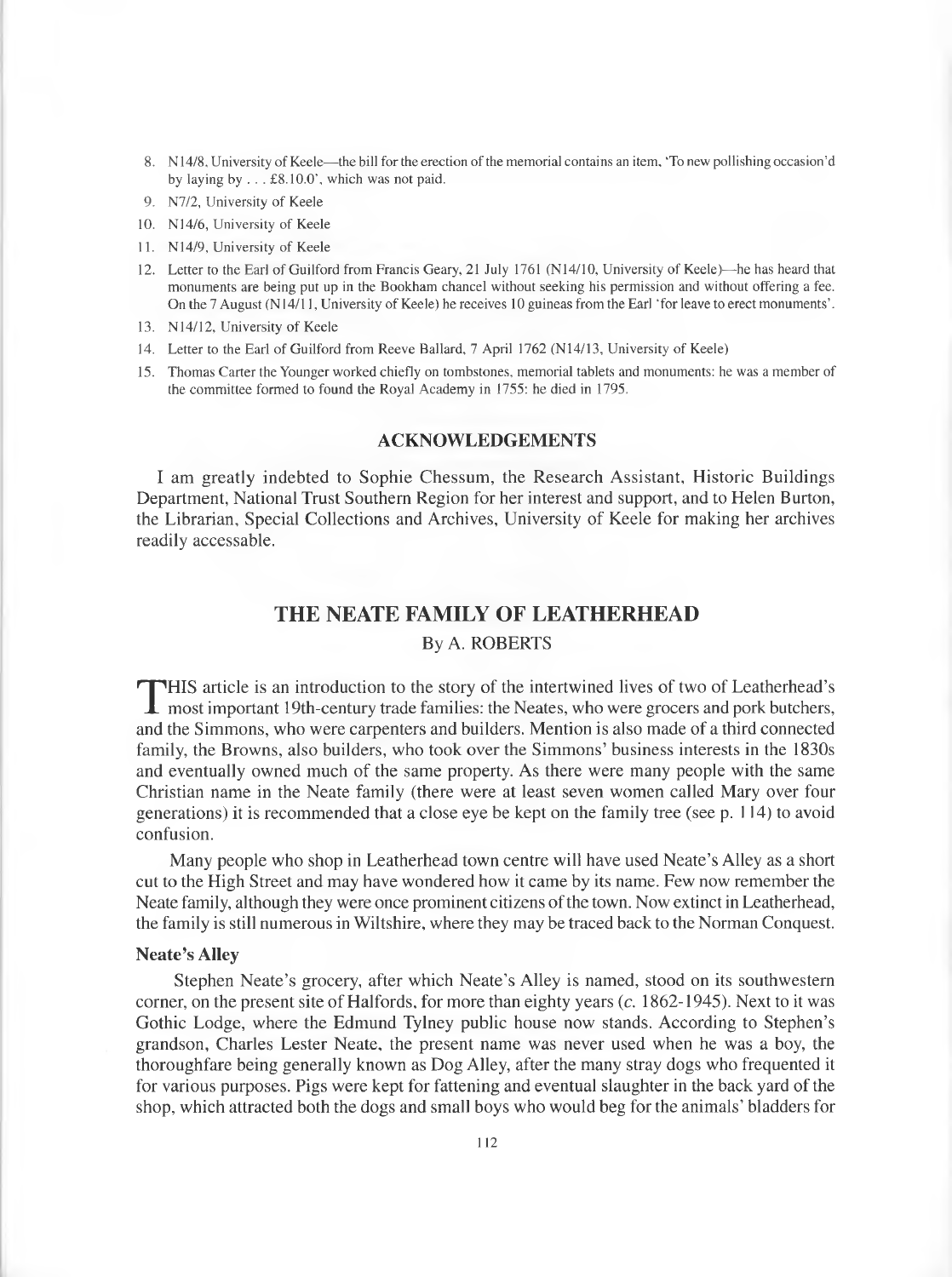

STEPHEN NEATE, *c.* 1880.

use in their footballs. The nearby Church Walk, into which Neate's Alley runs by way of Elm Road, was known, incidentally, as Cat Alley, being overrun with the animals then as now. The old buildings on either side of Neate's Alley (Gothic Lodge and the former Neate's Grocery) were demolished in 1956 and replaced shortly afterwards by the existing modern shops.

# **Early History of the Neate Family**

According to family tradition, the Leatherhead Neates can be traced back to Norman French ancestors who came to England with William the Conqueror. The reminiscences of one of Stephen's forebears, Ann Neate of Barton Farm near Marlborough, set down in 1840, record that they were farmers and cattle breeders, as their name suggests (it derives from the Old English word meaning cattle, which has an equivalent in many early European languages, including Norman French). They are reputed to have supplied the invading army with beef and later to have done much to improve the livestock of this country by

crossbreeding with animals from France. For their services William rewarded them with a baronetcy, now extinct, and a large tract of land in Wiltshire which they farmed for many generations. Their coat of arms featured a 'Bull's head Gules and a chevron and two trefoils Vert', the whole surmounted by a helmet and another bull's head bearing wings to symbolise the speed with which the Neates had come to the assistance of their king.

Their later lineage has so far been traced from the present day back to Ann Neate's greatgreat-grandfather, possibly called John, although his first name is not certain, who worked Knoyldown Farm near Hindon, Wiltshire, in the 17th century. His son and grandson, both called William, were farmers in the same county, but in the 18th century two of his great-grandsons, Stephen and Michael, moved to London and set themselves up as butchers and grocers. Stephen was a butcher in Paternoster Row (near Newgate Market) and is buried in the crypt of St Paul's Cathedral. It is from his brother Michael, a Camberwell butcher—Neate Street in the borough is named after him—that the Leatherhead family descended (see family tree).

# **The Move to Leatherhead and some 19th century recollections**

The Neates first came to Leatherhead in the early 19th century and became substantial property owners in the area, living near the Parish Church (and in the High Street and Fairfield) for many years. At various times members of the family ran a school, two grocery shops and a hackney carriage business. Although there are no Neates in Leatherhead at the present day, some of their descendants still maintain close connections with the town.

The first member of the family to settle in Leatherhead was Mary Ann Neate, the daughter of Michael and sister of Jane and William Burnap Neate (of Hoxton and Camberwell). She was born in Hoxton in 1793, married the carpenter and builder William Simmons (1790-1864) in Leatherhead in 1821 and died childless in 1867. She was a governess and schoolteacher and the aunt of brothers Stephen and Henry Neate, the Leatherhead grocers and William Neate, who was a solicitor's clerk in Guildford.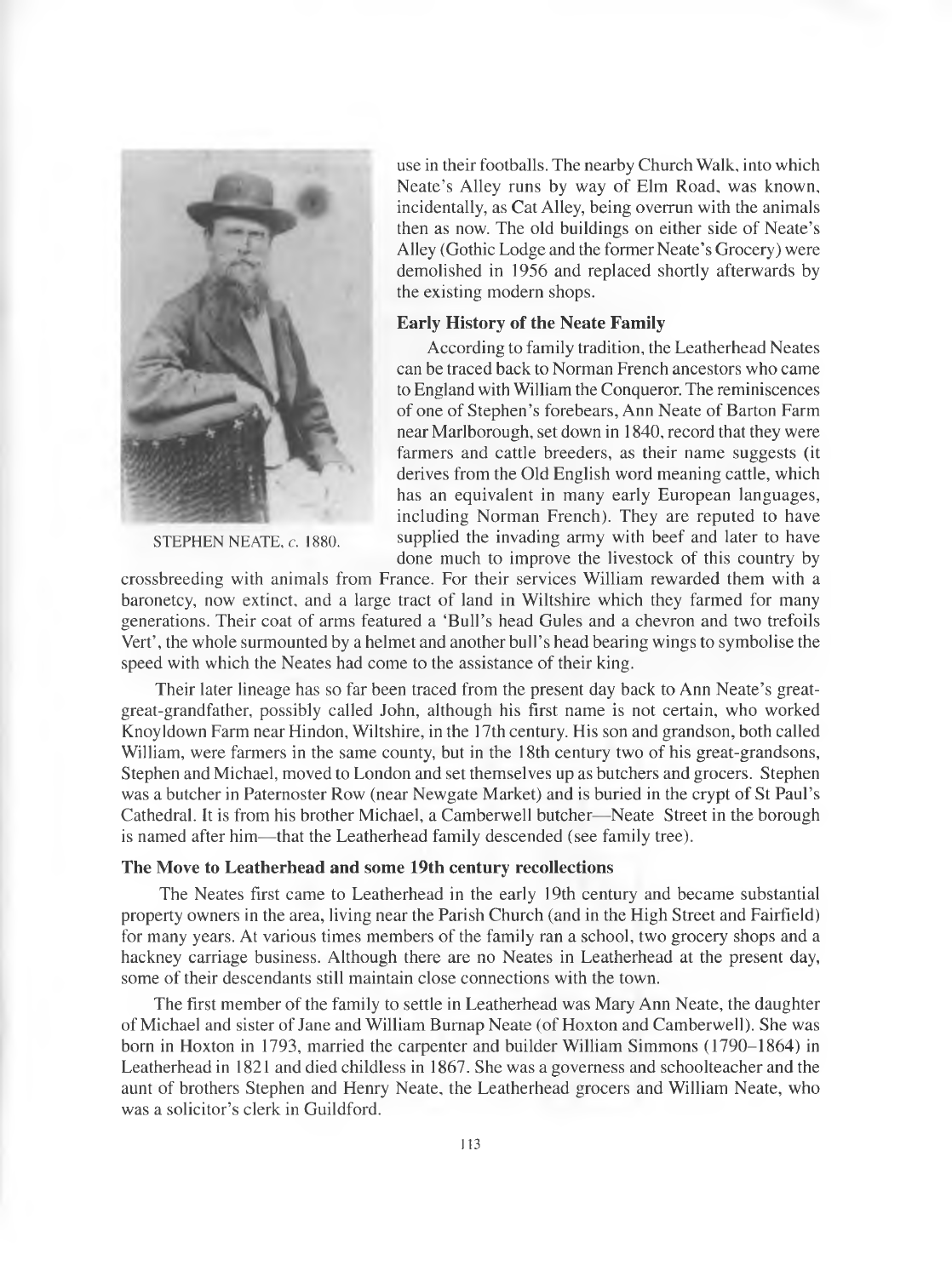#### FAMILY TREE OF STEPHEN NEATE OF LEATHERHEAD



\* First name uncertain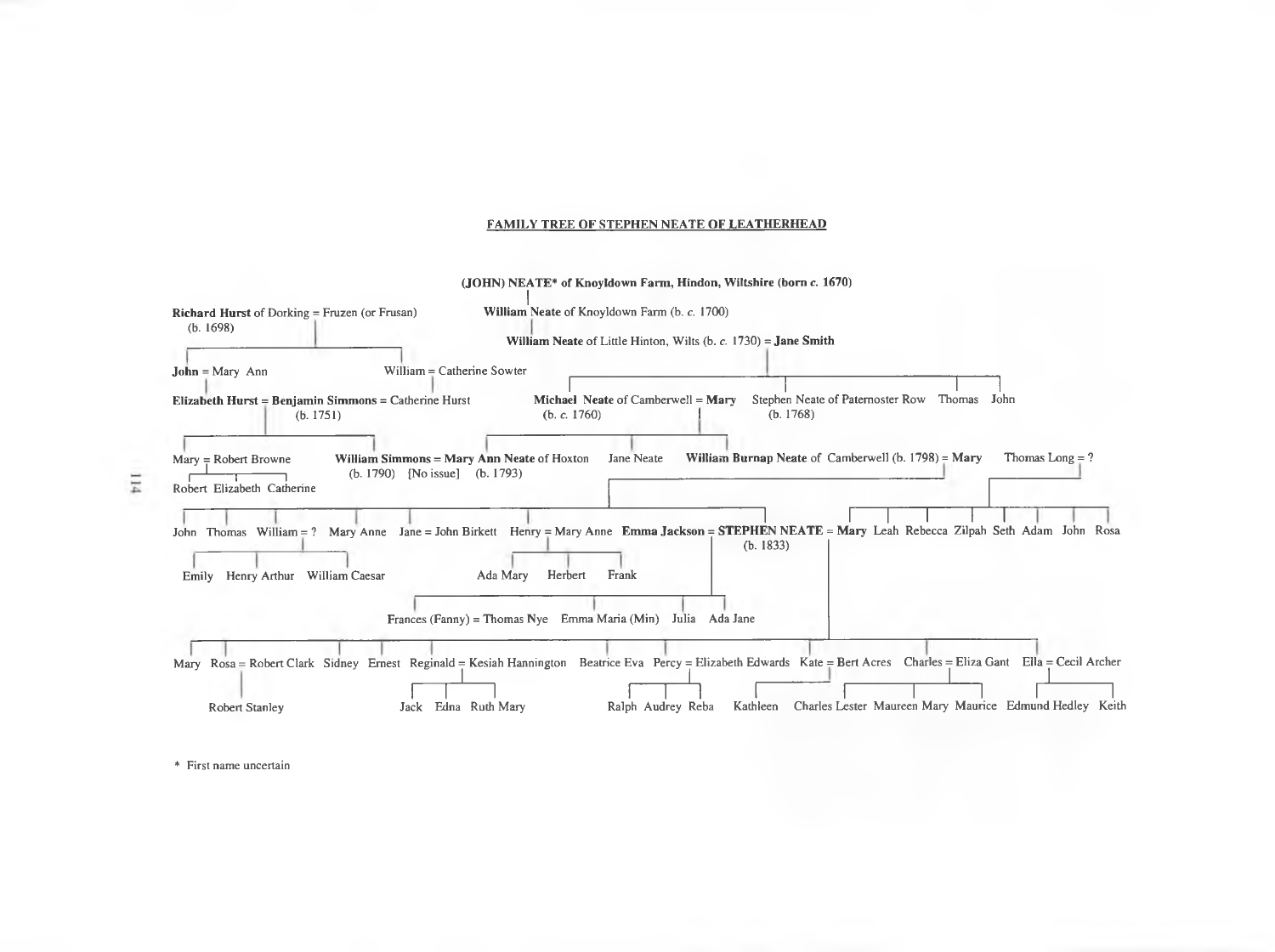

#### NEATE'S GROCERY, c. 1894.

The lady in the doorway may be Mary Neate, but she is more likely to have been a customer. The man with the knife is thought by some to be Henry Neate. The stable block of Gothic Lodge is visible on the left.

Mary Ann's husband William Simmons was the son of Benjamin Simmons (1751-1832), the owner of an old-established carpentry and building business whose yard and workshops were opposite the Parish Church. Skeet House now stands on the site. Benjamin was a wealthy but entirely self-made man who built many of Leatherhead's finest houses, most of which are still standing. They include Devon House, The Lilacs, the former National School and headmaster's house ('Oakshott') near the church, Flint Cottages and Nos. 16–20 on Gravel Hill, The Terrace (Nos. 28-34) and No. 43 in Bridge Street and Linden Cottage and other cottages in Fairfield, including some of those on the east side of Middle Road. He also built the Workhouse in Kingston Road, which was demolished in 1867. Simmons was born in Islington and maintained close connections with his family there. His second wife Catherine, who was his first wife's cousin, also came from nearby (Hackney). William probably met Mary Ann Neate while visiting London with his parents. After Benjamin's death in 1832 William inherited most of his property, including the business. He sold it shortly afterwards to William Brown of Church Street and was thereafter styled a Gentleman and House Agent in the directories. His father had always been listed as a tradesman, although he did describe himself as a Gentleman in his will.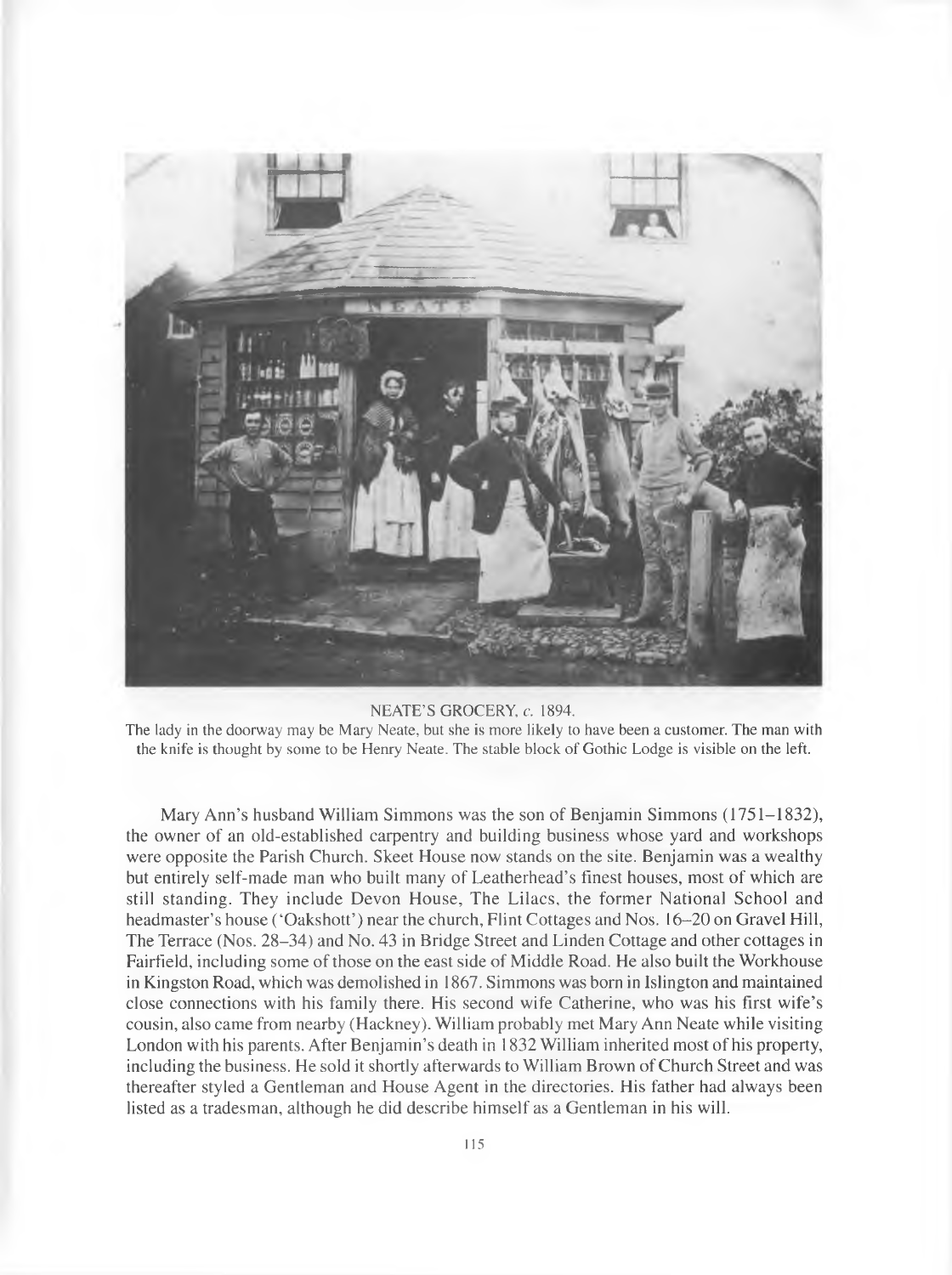

THE NOOK, c. 1895.

#### **The Nook**

William and Mary Ann lived at The Nook (No. 1 Poplar Road), a house, no longer standing, which Benjamin and William had built in around 1818. William made a number of additions to it over the years, jokingly remarking after building an extension to the north that he had done it in order to live nearer to London! Mary, possibly aware that she would never have children, started a girls' school here in the early 1830s. It appears as a 'Ladies' Boarding School' in Robson's Leatherhead Directory of 1838 and in the 1841 Census, when there were seventeen pupils (one of whom, another Mary Ann Neate, was Mary Simmons' niece from Camberwell). There were also two assistant mistresses. Mary Simmons is listed as 'Schoolmistress', which at that time usually meant head teacher. By the next Census (1851) the school had moved next door to Devon House (then known as Church House\*), which the Simmons also owned. The joint head teachers were Catherine and Mary Piercey: Catherine had been an assistant teacher under Mary Simmons and was one of the witnesses to Benjamin Simmons' will in 1831. The

<sup>\*</sup> It should be noted that a number of buildings near the church have been called Church House at various times. As well as Devon House, Benjamin Simmons' house on the site of the Parish Hall was also usually called Church House (his son's house The Nook being sometimes called Church Cottage) and an early building of that name stood in front of the church until it was purchased and demolished by William Clarke of Elm Bank in the mid-19th century.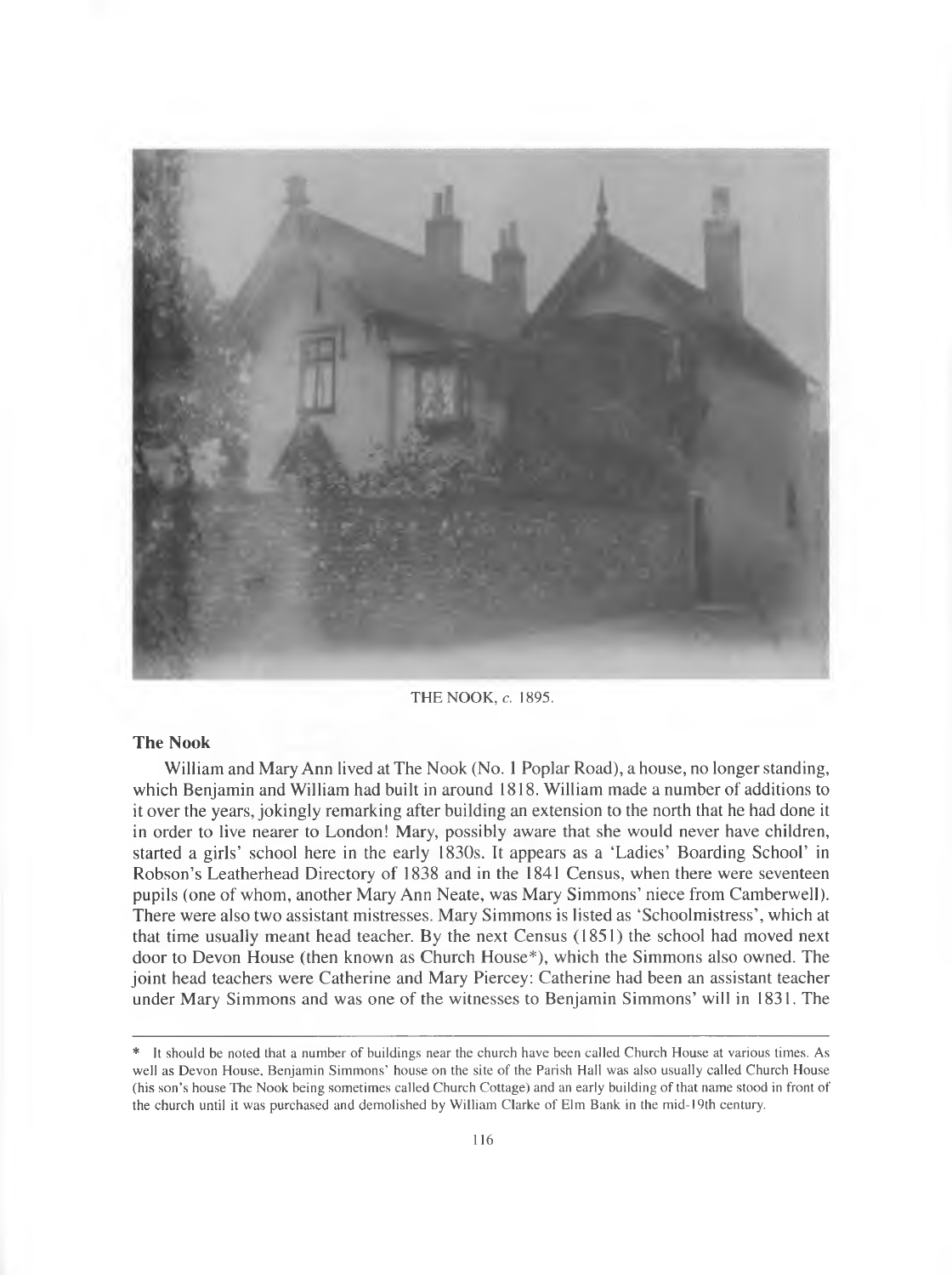school appears as a 'Ladies' Seminary' in the 1855 Handbook of Dorking and Leatherhead. It remained at Devon House for more than twenty years, appearing in both the 1861 and 1871 Censuses. In 1861 'the Misses Piercey' were still headmistresses, but by 1871 the head was Maria Hyatt, assisted by her younger sisters Sarah and Ellen. The school moved to London House (then called Stainforth House) in Church Street in 1878, where it remained until it finally closed in 1893.

Mary Simmons' niece Mary Ann Neate (1827-1889) had come to Leatherhead from Camberwell in the 1830s to live with her uncle and aunt and to attend their school. In the mid-1840s she became a teacher at the school (1851 Census) and was later employed by the wealthy property owner Mrs Emma Sturgess of Fairfield as governess to her two daughters (1861 Census). She moved back to The Nook when her aunt died in 1867.

# **New Arrivals in Leatherhead**

In 1871 two other new arrivals from Camberwell were recorded—Mary's younger brothers Henry and Stephen, both grocers. Henry lived with his sister for a while before opening a shop in North Street (Post Office Directory 1878). This was situated in a building (owned by the



THIS PICTURE WAS TAKEN IN THE GARDEN OF THE NOOK c.1897 AND SHOWS MARY NEATE WITH HER TEN CHILDREN AND THREE STEPCHILDREN (FRANCES, EMMA AND JULIA). *Back row, left to right: Mary Emma (May), Sidney, Kate (Kitty), Ernest, Beatrice Eva (Beattie), Reginald,* Rosa Emily (Rose); *Middle row:* Emma Maria (Min), MARY NEATE, Ella, Frances (Fanny), Julia; *Seated on the ground:* Percy, Charles.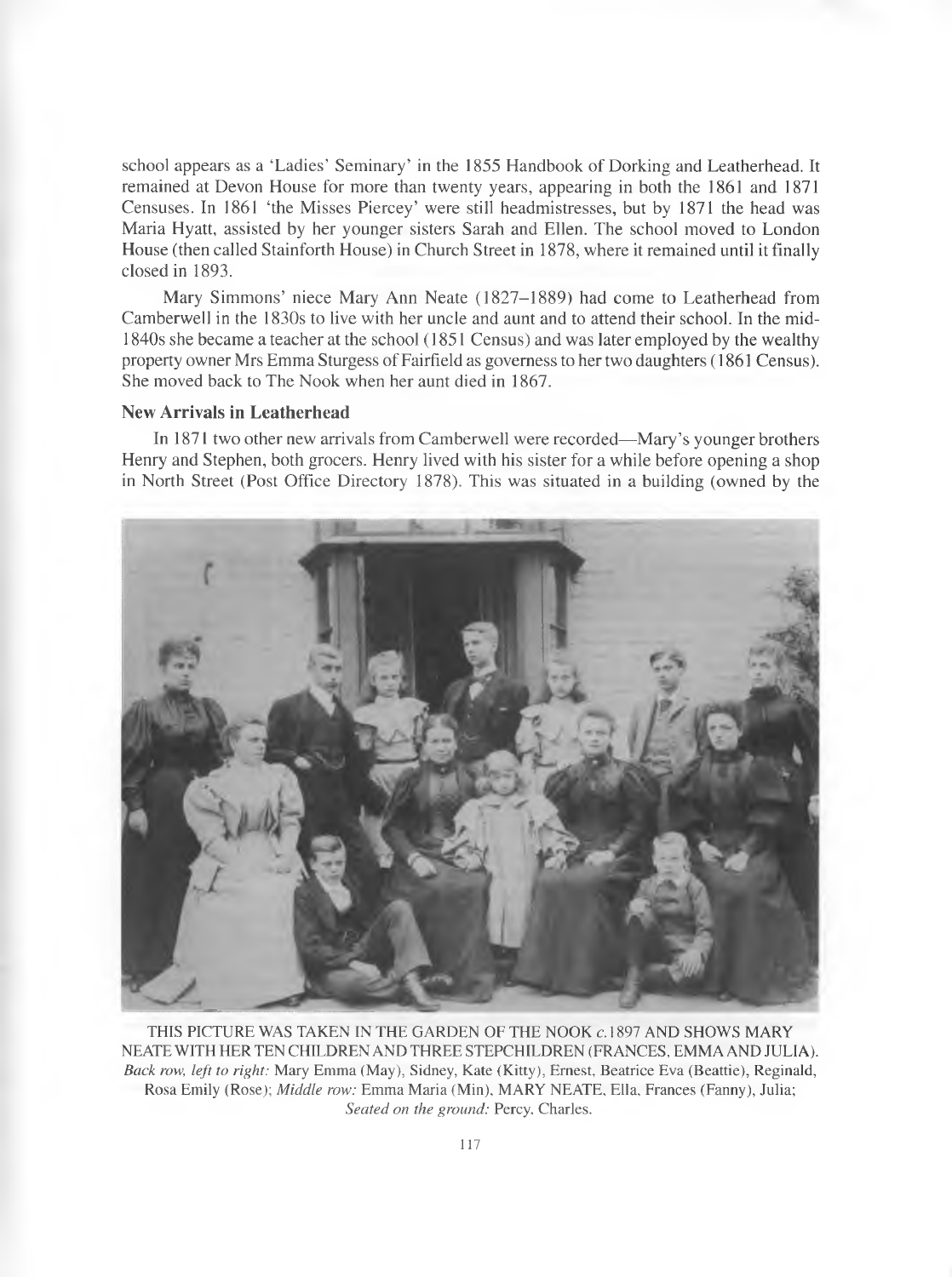photographer Richard Huck) at the top of North Street opposite the Bull Hotel, near where Dyers the printers are now (1884 Rate Book). He lived over the premises. For some years he also rented a yard and a 16 acre meadow in Kingston Road, probably for grazing animals (this was the parcel of land at the junction of Barnet Wood Lane and Kingston Road known as Hilly Fields—not to be confused with the adjacent Hilly Meadows, which was used by the High Street butcher John Symonds. Part of Hilly Fields was donated to the Parish in 1889 by Captain and Mrs Richardson of Kingston House as the site of All Saints' Church. Kingscroft Road was eventually cut through the middle of it).

We can see from the 1881 Census that Henry soon abandoned his shop. By that year he had married a local woman—yet another Mary Anne—and changed his occupation, although he was still living in the same premises. He now ran a fly (one horse hackney carriage) business listed in Gravel Hill— his former shop had a large yard backing on to it. One of his jobs would have been to meet trains at Leatherhead's stations. (See 'The Adventure of The Speckled Band' by Sir Arthur Conan Doyle, in which Sherlock Holmes and Dr Watson hire such a vehicle in Leatherhead: 'At Waterloo we were fortunate in catching a train for Leatherhead, where we hired a trap at the station inn, and drove for four or five miles through the lovely Surrey lanes.' They draw near an old manor house on a wooded slope: ' "That be the house of Dr Grimesby Roylott," remarked the driver.' Had Holmes existed, the driver would probably have been Henry Neate!).

Henry left his North Street house in 1884 (it was demolished in the same year) and moved to a cottage in Fairfield—No. 3 Percy Cottages, one of a group of four terraced houses opposite the Prince of Wales (1891 Census). Both the cottages and the public house were demolished when Leret Way was built. In January 1892 he left Leatherhead for an as yet unknown destination: he does not appear in any subsequent Rate Book or Directory. His former grazing land (which he had relinquished in 1886) was taken over by Emily Moore of The Swan.

The other new arrival recorded in the 1871 Census, Henry's older brother Stephen (after whom Neate's Alley is named) had opened his own shop in the High Street around 1862. He started by selling glass and earthenware (Post Office Directory 1870), later becoming a general provision dealer and pork butcher. The business flourished there until after the Second World War. Stephen himself died from stomach cancer at the early age of 55, having fathered fourteen children (thirteen of whom survived) with his two wives: four with Emma, who died in 1868 shortly after the birth of her last child (who also died) and ten with Mary, his second wife, whom he married in 1872. A charming photograph exists of the whole family in the garden of The Nook (see p. 117). Mary ran the shop after Stephen's death and her two daughters Mary and Beatrice Eva ('The Misses Neate') after her death.

Mary Simmons' niece Mary Ann Neate, who never married, lived in The Nook for nearly twenty years after her aunt died in 1867, although it is not clear if she ever actually owned it. The 1885 Poor Rate Book does list her as the owner, but this is probably a mistake as her aunt plainly stated in her will that whereas Mary was to have Devon House for her lifetime use (she was forbidden to sell or mortgage it), The Nook was to go to her (Mary Simmons') sister Jane and after her death to her nephew William, a solicitor's clerk who lived in Guildford. He is listed as the owner from 1887 until his death in 1913. The house remained part of his estate until 1919, when it was bought and occupied by the Misses Palmer. After Mary Simmons' death in 1889 Devon House was bought by George Brown, the son of William Brown (mentioned above).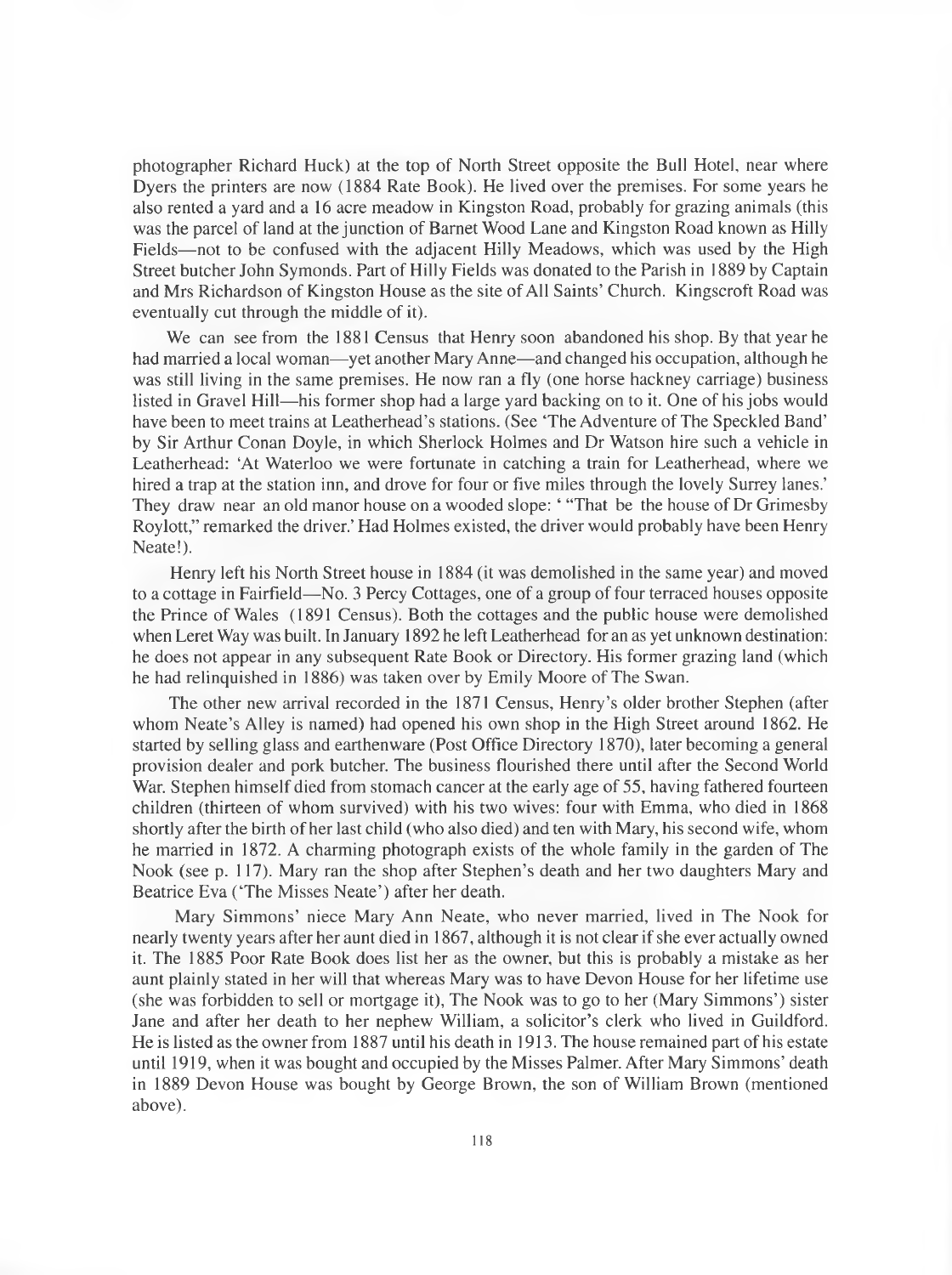Mary Neate stayed in The Nook (letting Devon House to various tenants) until 1886, when she moved the short distance to No. 1 The Lilacs (now 25 Church Road). She and her sister Jane Birkett had bought this property and the adjacent house, No. 2 The Lilacs, some time earlier, perhaps because it had family connections: it had been built by Benjamin and William Simmons, probably around 1815. (It was built on the same parcel of land as the nearby China Row in Church Walk, also by the Simmons, which dates from that year.) It is not mentioned by name in Benjamin's will but the Tithe Apportionment of 1841 records William Simmons as the owner. Mary Neate remained at The Lilacs until her death in 1889: her will reveals that there was a mortgage of £1000 on the property—a substantial sum, equivalent to perhaps £300,000 today. It was bought by Dr Sackville Davis, a barrister who lived at The Grange in Church Street.

When Mary left The Nook her brother Stephen moved in with his second wife and family and lived there until his death. The family had previously been divided between the High Street premises and a house in Church Road (2 Myrtle Cottages, now No. 21). One of the reasons for Mary's move was no doubt that Stephen needed a larger house to accommodate his growing family under one roof. Sadly he died at a young age in 1889, as mentioned above, but his widow lived on at The Nook until 1908, when she moved to 34 Bridge Street (No. 4 The Terrace), one of four substantial brick and flint houses (28-34 Bridge Street) built in 1810 by Benjamin Simmons, which she had inherited from her husband (and he from his aunt).

#### **Links with Edward Lear**

For many years one of Mary Neate's tenants at No. I The Lilacs was Edward Lear's sister Eleanor Newsom, the widow of William Newsom, a former Governor of the Bank of England. Lear himself visited the house many times and was said to be very fond of Leatherhead. His brother Charles also lived there for a while with his wife Adjouah, an African woman whom he had met while working as a missionary. The story of their marriage is an interesting one. He was taken seriously ill in West Africa and was ordered home on the first available ship. Adjouah volunteered to accompany him as his nurse, an offer he accepted provided that they first marry to protect her honour! They remained for at least three years in Leatherhead before returning to Africa, Adjouah attending a local school to leam English. It is not recorded what the somewhat conservative citizens of the town thought of this exotic presence in their midst. Eleanor Newsom died aged 85 in 1885.

## **The Neates during the 20th century**

In the early years of the 20th century (around 1905) some of the Neate's meadowland adjacent to The Nook on the eastern and northern side, a copyhold of Thorncroft Manor (acquired from Benjamin Simmons, who had held it since 1814) was sold, including an old barn which stood on it, to William Henry Brown, who had built and lived in an adjoining property (York Cottage in Church Road). It was his grandfather William Brown who had bought William Simmons' building business nearly a hundred years earlier, and his father and uncle George and William Brown who built it up into a thriving concern (the present writer lives in one of their houses in Church Walk). The business no longer exists, having closed in 1933 after getting into difficulties during the Depression, which hit the building trade in Leatherhead very severely. They had also suffered a severe fire in 1927 which destroyed their premises, including, unfortunately, a magnificent 18th-century timber barn built by Benjamin Simmons. Some people believe this to have the result of an act of arson by the firm's owner.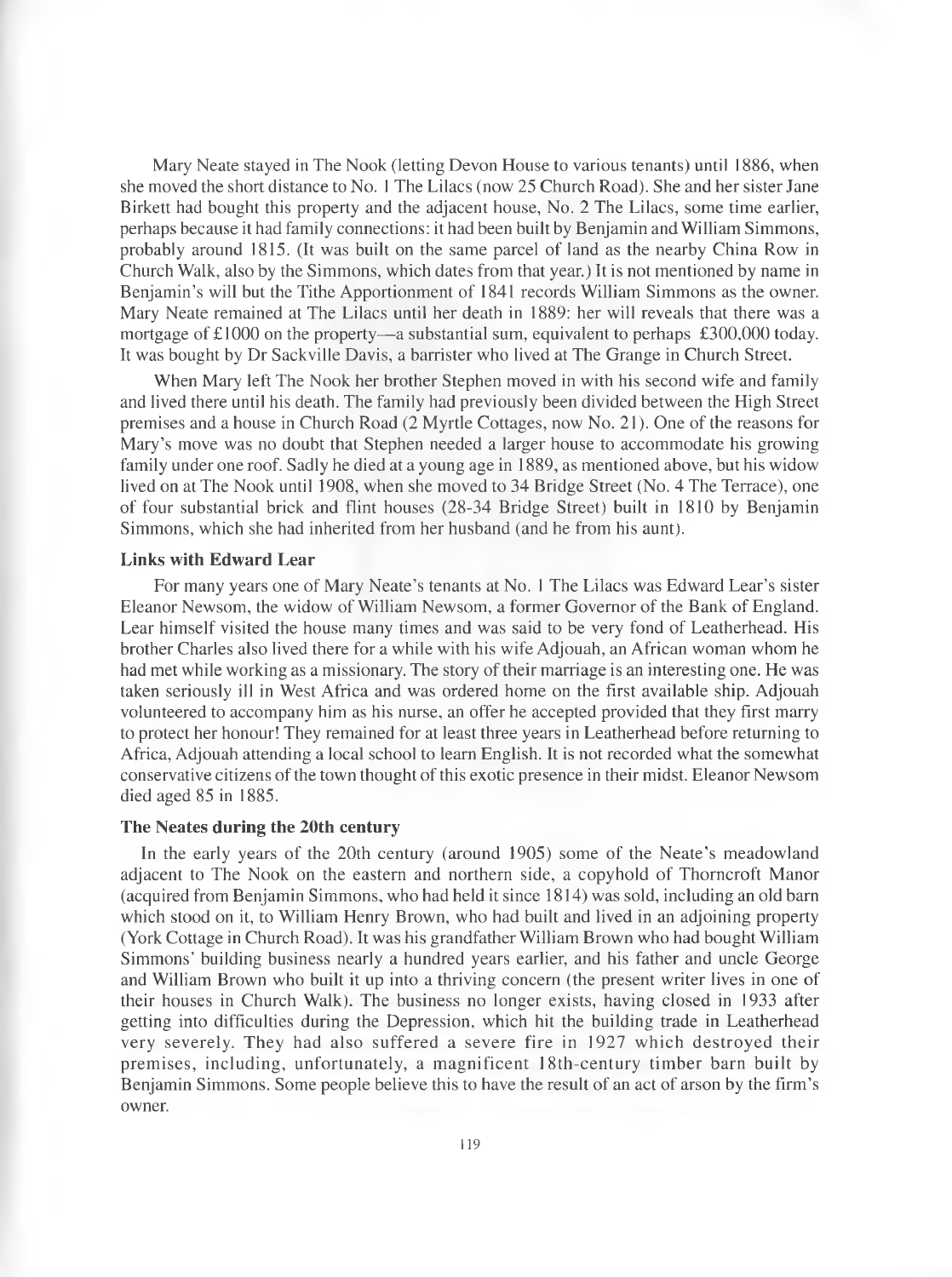

#### BEATRICE NEATE AS KATE AND GEORGE FURNISS AS SAMUEL IN A 1907 PRODUCTION OF 'THE PIRATES OF PENZANCE' PRESENTED AT THE VICTORIA HALL, LEATHERHEAD.

In the 1920s W. H. Brown's cousin, also William Brown (who lived in his grandfather's house Rose Cottage, now No. 39 Church Street) rented the yard and workshop next to The Nook in connection with his own building firm, Brown and Willcox. Subsequently a number of other small businesses occupied the site, including an optician's, a small general store and a bakery. Local residents may remember the delicious smell of fresh bread from Cornwell's the bakers who were there in the 1950s. The Nook was finally demolished in 1965, the existing modern houses being built on the site shortly afterwards.

#### **Neate's Grocery**

Some may also remember Stephen Neate's grocery. It was a well-known and prosperous High Street shop in its heyday: a typical old-fashioned family grocers, the floor strewn with sawdust and the walls hung with sides of bacon. It sold a wide range of teas, cheeses, biscuits and other provisions. (Some of Leatherhead's older inhabitants have told me that when money was tight they recall being sent to the shop by their parents for a pennyworth of broken biscuits for their tea.) Stephen's specialities were pork sausages and bacon which he made from pigs fattened in a meadow in Barnet Wood Lane (close to what had been his brother Henry's land) and in a small pigsty behind the shop. (From their parlour window the family could keep an eye on the animals.) His sausages were highly esteemed and were sent all over the country, being especially favoured by aristocratic shooting parties in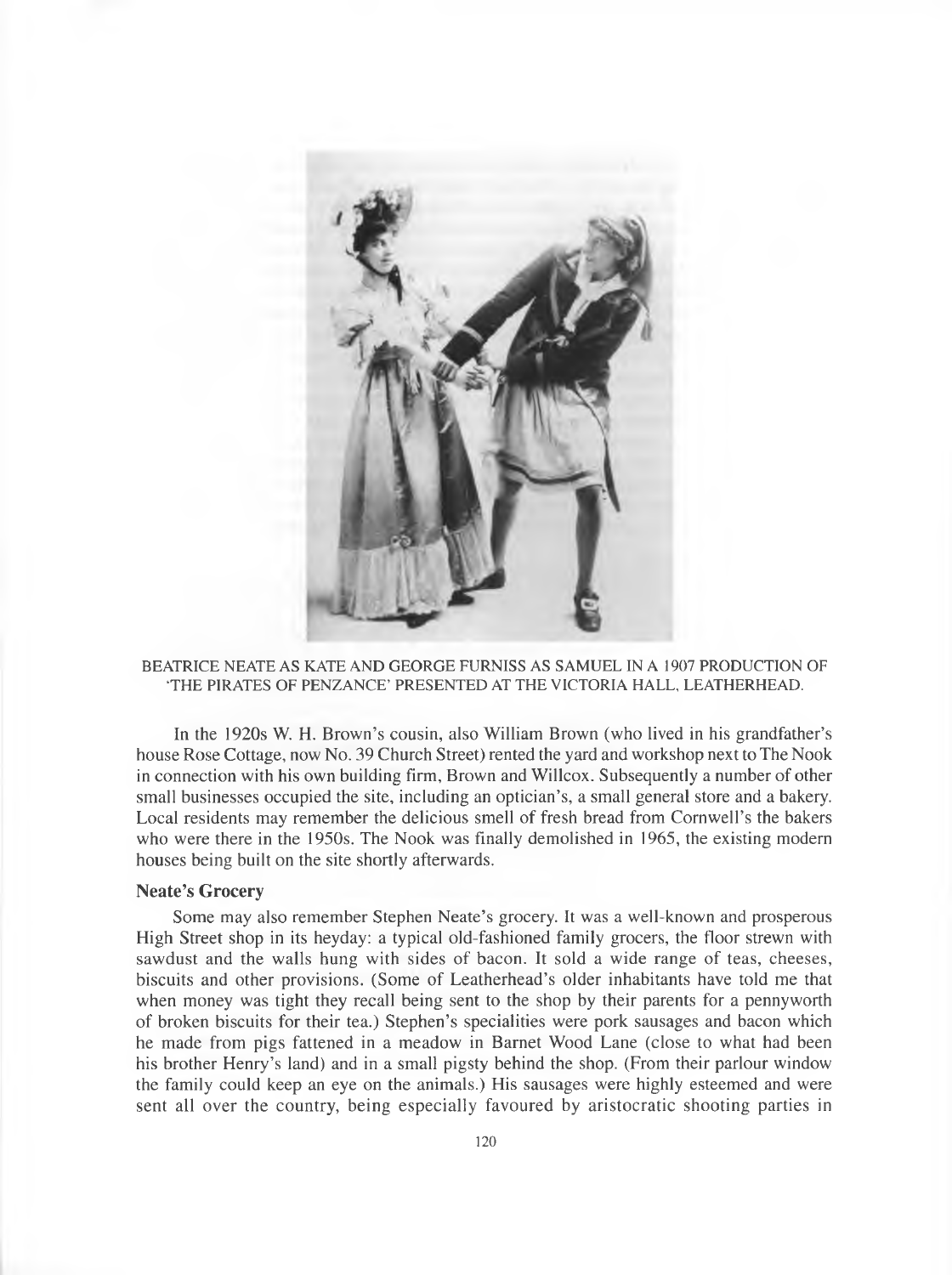Scotland. He was often asked for the recipe, but wisely kept it to himself. Many of the firm's bills, some signed by Mary Neate, are preserved in the LDLHS collection (LW 271).

#### **Stephen Neate's descendants**

After Stephen's death his widow Mary took over the business and ran it until she died in 1925. After that the Bridge Street houses were sold and her daughters May and Beattie (Mary Emma and Beatrice Eva, 'the Misses Neate') ran the shop for many years, living over the premises. They were assisted by their half sister Minnie (Emma Maria) until her death in 1931. It was claimed in advertisements inserted in 1930s directories that the business had been established for 'over a hundred years'—a slight exaggeration as far as the Leatherhead shop is concerned, although the family had previously *(circa* 1820) been grocers in Camberwell with a shop near the street named after them. The latest directory in which the Leatherhead shop appears is that for 1940, when Mary would have been 67 and Beatrice 60. The business failed shortly afterwards, partly due to wartime shortages, but also because for some years it had been regarded as rather old-fashioned. As the sisters grew older, they were content to cater mainly for a dwindling number of established customers. Mary died in 1952 and Beatrice in 1963: she had acted as housekeeper to various families in the Leatherhead area after the shop closed. The shop premises (which the Neates never owned, having always rented it from the Bradford family, and subsequently from their executors) were demolished in 1956.

Of Stephen's thirteen surviving children (all of whom appear in the family photograph), seven eventually married (Fanny, Rosa, Reginald, Percy, Kate, Charles and Ella). Three sons (Ernest. Reginald and Charles) served in the First World War and all lived through it, although they were badly wounded. Reginald died in 1921 as a result of his wartime privations (he had been taken prisoner by the Turks at Kut el Amara). Ernest emigrated to Canada and his brother Percy to California, where he is survived by more than twenty grandchildren and great grandchildren. The youngest son, Charles, who lived in Magazine Place, married Eliza Gant, who had worked as a cook for Dr Dove of Gothic Lodge. Charles was head assistant and slaughterman at Humphrey's butcher's shop (earlier John Symonds') in Leatherhead High Street until 1932, when he contracted osteomyelitis after cutting himself while killing a pig. His arm had to be amputated to save his life and with the industrial injury compensation he received (£750) the family was later able to buy their own butcher's shop in Yalding, Kent. Another tragedy struck the following year when their twelve-year-old daughter Maureen was killed by a falling elm branch at Littlewood's Swimming Pool in Ottway's Lane, Ashtead. An off-duty policeman shouted a warning that the branch (weighing nearly a ton) was about to fall but Maureen and another little girl, Florence Hydes, were last out of the pool and were struck by it. Sadly Charles never really recovered from the shock of this loss and his own injury. He was frequently hospitalised both in Leatherhead and Yalding and finally died at the age of 56 in 1942. Father and daughter are buried together in Leatherhead churchyard.

The Leatherhead branch of the Simmons family and Stephen Neate and his two wives are also buried in Leatherhead, Stephen with his first wife Emma and her infant daughter Ada Jane, and his second wife Mary separately with her oldest son Sidney. Stephen's daughters Emma Maria, Mary Emma and Beatrice Eva are buried here as well and Ella's ashes are scattered in the churchyard. Five generations of the Brown family (three of whom were Parish Clerks, serving for a total of 121 years) are also buried here.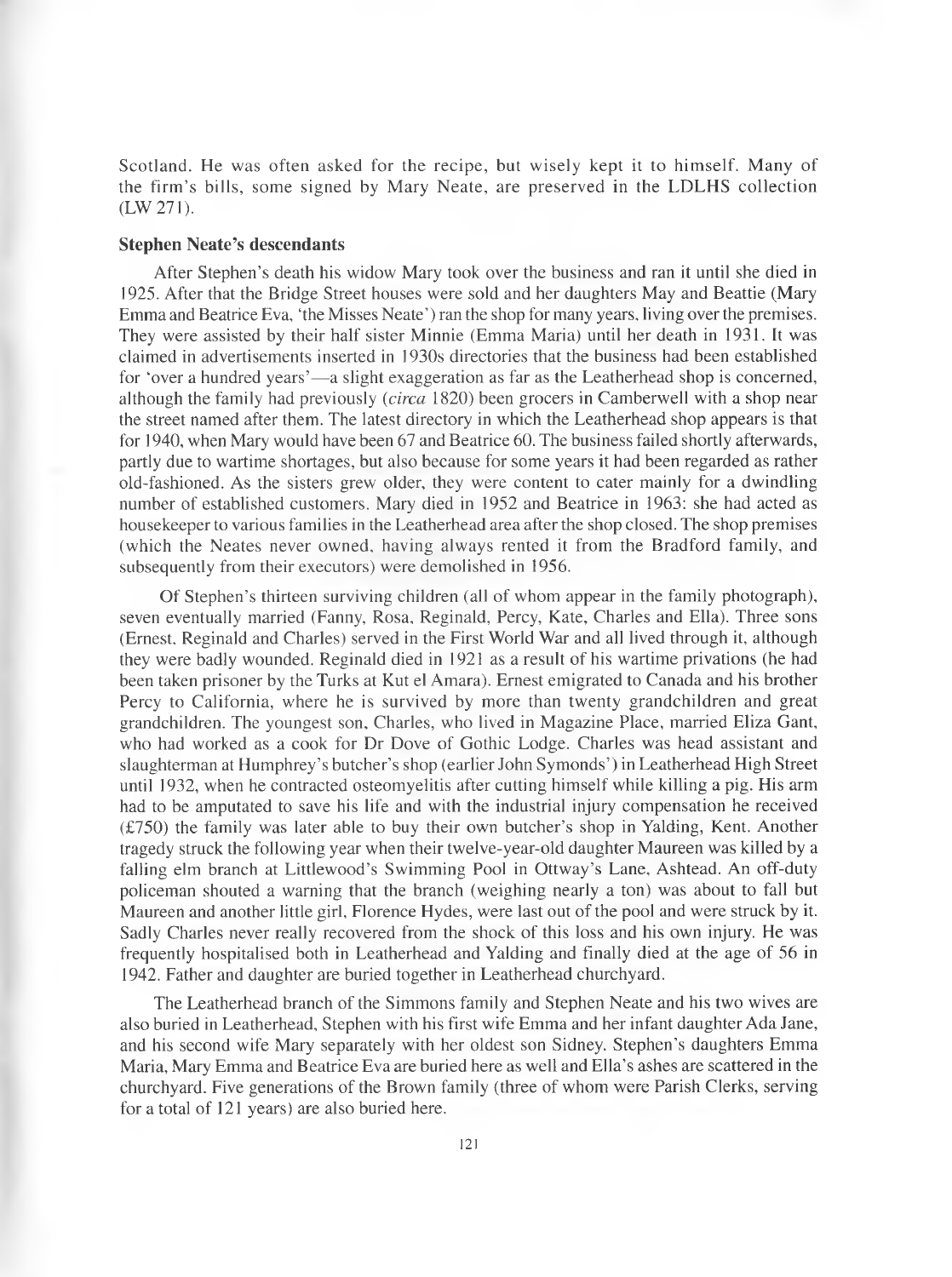## **Lester Neate's reminiscences**

Charles Neate is survived by his son Charles Lester, now living in South Wales after many years abroad. He worked as a young man in the family shop in Yalding and later in another butcher's shop in Rye, Sussex. During the Second World War he reached the rank of Captain in the Royal West Kent Regiment (later being seconded to the Royal Welch Fusiliers) and served with the occupying forces in Germany. When hostilities were over he took an assisted passage to New Zealand where he ran a successful butcher's business for some years, later returning to the UK. He was the last of the Neates to follow the trade which had been traditional in the family for many generations. A much travelled man, he now lives in Lampeter (Ceredigion), having recently moved back to the UK after living in France for many years. His reminiscences of his early life in Leatherhead have been invaluable in preparing this article. He remembers for example that the Neates were a very musical family, particularly Percy, Reginald, Beatrice, Kate and Ella. Beatrice and Ella were mainstays of both the church choir and the Amateur Operatic and Dramatic Society. This society had been founded in 1906 by Charles Grantham, the North Street carpenter and builder, and its productions (mainly Gilbert and Sullivan) were of a high quality. They had a creditable orchestra of some twenty players, directed by Cornelius Hooker, the Parish Church organist and choirmaster, and sometimes employed a professional producer from the D'Oyly Carte company. Sets were designed and painted by the multi-talented Charles Grantham, who was also the stage manager and one of their best singers and comic actors. They rehearsed in the Unionist (Conservative) Club Hall and staged their productions every year at the Leatherhead Institute, the Victoria Hall and other venues (and later at The Crescent Cinema, whose larger stage permitted more elaborate effects). Profits from their performances (which were always well reviewed, Ella Neate in particular being singled out for high praise) were donated to various local charities, including the Fetcham Reading Room and the Leatherhead Cottage Hospital.

Lester Neate (as he is usually known) also recalls that when his grandmother Mary was out, his aunts and cousins would often play ragtime music on the piano (with saxophone accompaniment), carefully replacing her classical scores before she returned! Not that she did not enjoy lighter music occasionally. When living in Bridge Street she would pay an itinerant street singer sixpence every Saturday to sing 'Tom Bowling' outside The Terrace. Lester was often detailed to take the money to the 'Tom Bowling man'. (In the years after the First War Leatherhead was frequented by many itinerant vendors and street performers: they were often paid to go away as much as to perform.)

Lester tells many amusing stories of his own childhood. He remembers that local boys received a penny a week pocket money, which they preferred to be given in the form of two halfpennies. If carefully placed on the railway line in the path of the Brighton express, these would be sufficiently enlarged to operate the Id Nestle's chocolate machine in the station! Minor crimes such as this and scrumping, if detected, were often dealt with informally by the local policeman. A judicious clip round the ear with his gloves or rolled-up cape would be administered and that would settle the matter.

When The Terrace in Bridge Street was sold after Mary's death in 1925, Nos. 28 and 30 were bought by Cecil Edmund Archer, a printer who had married Stephen Neate's youngest daughter Ella (she and her brother Charles are the children at the first floor window in the High Street photograph). The couple had met at the Leatherhead Operatic Society (it was a great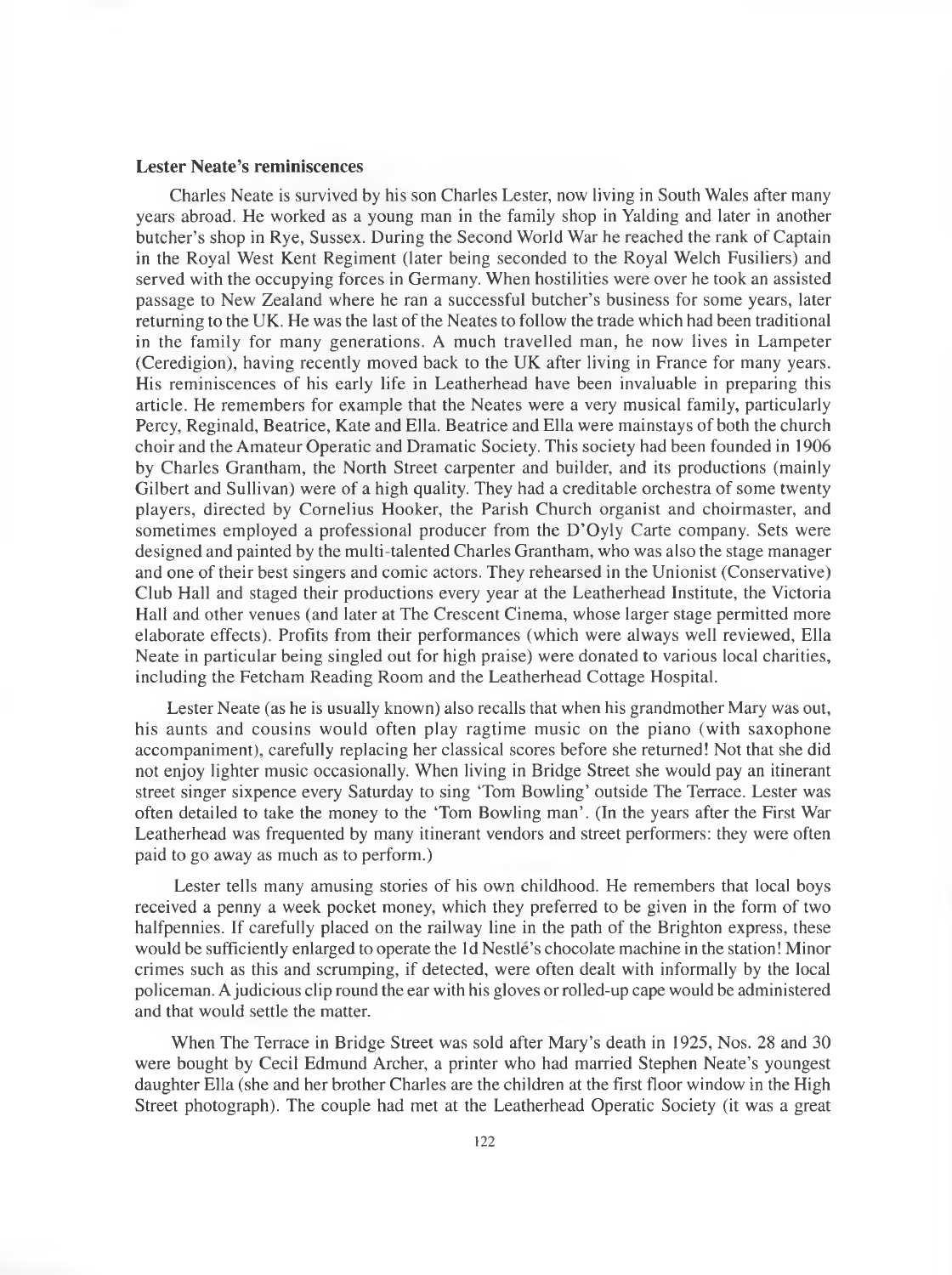marriage market) and lived first at No. 30, and then, until 1954, at No. 28. Their son Keith Archer, a retired research chemist, is currently living in Woodbridge, Suffolk, where he does voluntary work at the local museum.

# **NOTES**

The sources used for this article are given in the text where appropriate and below:

*Reminiscences of Ann Neate, 1840* [LX 1089]

*Reminiscences of Lester Neate, 1999* [LX 1089]

Rate Books and Street Directories in the LDLHS collection

*Census Returns 1841-1891*

*Leatherhead Parish Registers* (LDLHS collection, LW35 and 39)

Wills of the Neate and Simmons families [LX 1089]

Records of the Court Baron of Thorncroft Manor (Merton College archives, Muniment 5.5)

# **ACKNOWLEDGEMENTS**

The author is grateful for the help given by Keith and Hazel Archer, Lester Neate, Ruth Bland (nee Neate) and Sarah Bendall, archivist of Merton College, Oxford, in preparing this article. The photographs (except that of Beatrice Neate which is from the Society's Collection, LP1831) were supplied by Keith Archer.